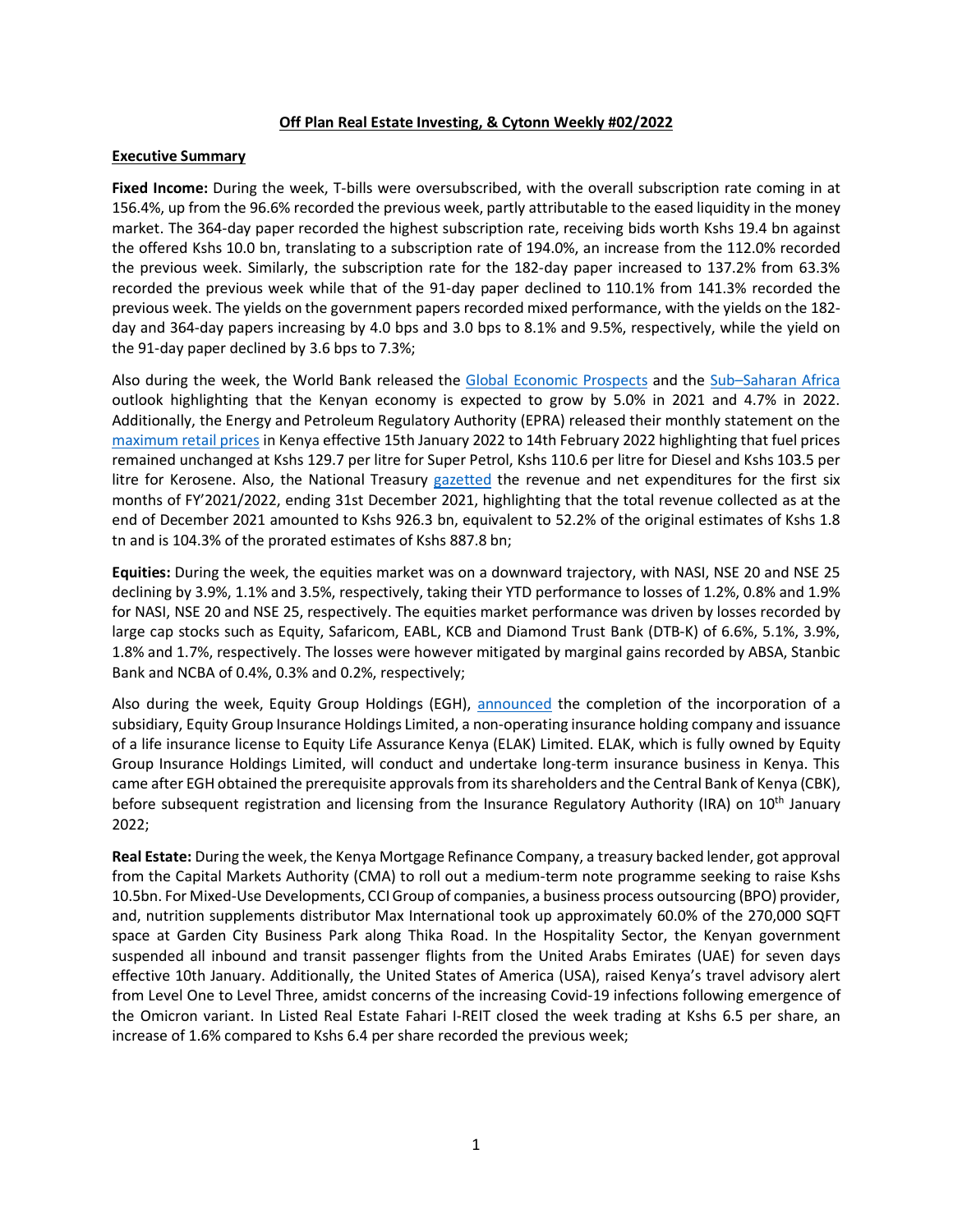**Focus of the Week:** Off plan investing is defined as the process through which an investor buys into a new Real Estate development before it is completed. The selling or buying of the property is done before the property is built, when there are only plans outlining the development concept alongside the relevant project approvals. Off plan investments have emerged as an alternative financing source for developers since it presents them with an opportunity to generate funds from the end-buyers in the proposed developments.

# **Company updates**

# **Investment Updates:**

- Weekly Rates:
	- Cytonn Money Market Fund closed the week at a yield of 10.44%. To invest, just dial \*809#;
	- Cytonn High Yield Fund closed the week at a yield of 13.98% p.a. To invest, email us at sales@cytonn.com and to withdraw the interest you just dial \*809#;
- Ann Wacera, Senior Investments Analyst at Cytonn Investments, was on KBC to talk about Kenya's 2022 Economic Outlook. Watch Ann here;
- We continue to offer Wealth Management Training on Wednesday and Saturday, from 9:00 am to 11:00 am, through our Cytonn Foundation. The training aims to grow financial literacy among the general public. To register for any of our Wealth Management Trainings, click here;
- If interested in our Private Wealth Management Training for your employees or investment group, please get in touch with us through wmt@cytonn.com;
- Any CHYS and CPN investors still looking to convert are welcome to consider one of the five projects currently available for conversion, click here for the latest conversion term sheet;
- Cytonn Insurance Agency acts as an intermediary for those looking to secure their assets and loved ones' future through insurance namely; Motor, Medical, Life, Property, WIBA, Credit and Fire and Burglary insurance covers. For assistance, get in touch with us through insuranceagency@cytonn.com;
- Cytonnaire Savings and Credit Co-operative Society Limited (SACCO) provides a savings and investments avenue to help you in your financial planning journey. To enjoy competitive investment returns, kindly get in touch with us through clientservices@cytonn.com;

# **Real Estate Updates:**

- For an exclusive tour of Cytonn's real estate developments, visit: Sharp Investor's Tour, and for more information, email us at sales@cytonn.com;
- Phase 3 of The Alma is now ready for occupation. To rent please email properties@cytonn.com;
- We have 8 investment-ready projects, offering attractive development and buyer targeted returns; See further details here: Summary of Investment-ready Projects;
- For recent news about the group, see our news section here;

## **Hospitality Updates:**

- We currently have promotions for Staycations. Visit cysuites.com/offers for details or email us at sales@cysuites.com;
- Share a meal with a friend during the Sunday Brunch at The Hive Restaurant at Cysuites Hotel and Apartment. Every Sunday from 11.00 am to 4.00 pm at a price of Kshs 2,500 for Adults and Kshs 1,500 for children under 12 years;

## **Fixed Income**

## **Money Markets, T-Bills Primary Auction:**

During the week, T-bills were oversubscribed, with the overall subscription rate coming in at 156.4%, up from the 96.6% recorded the previous week, partly attributable to the eased liquidity in the money market. The 364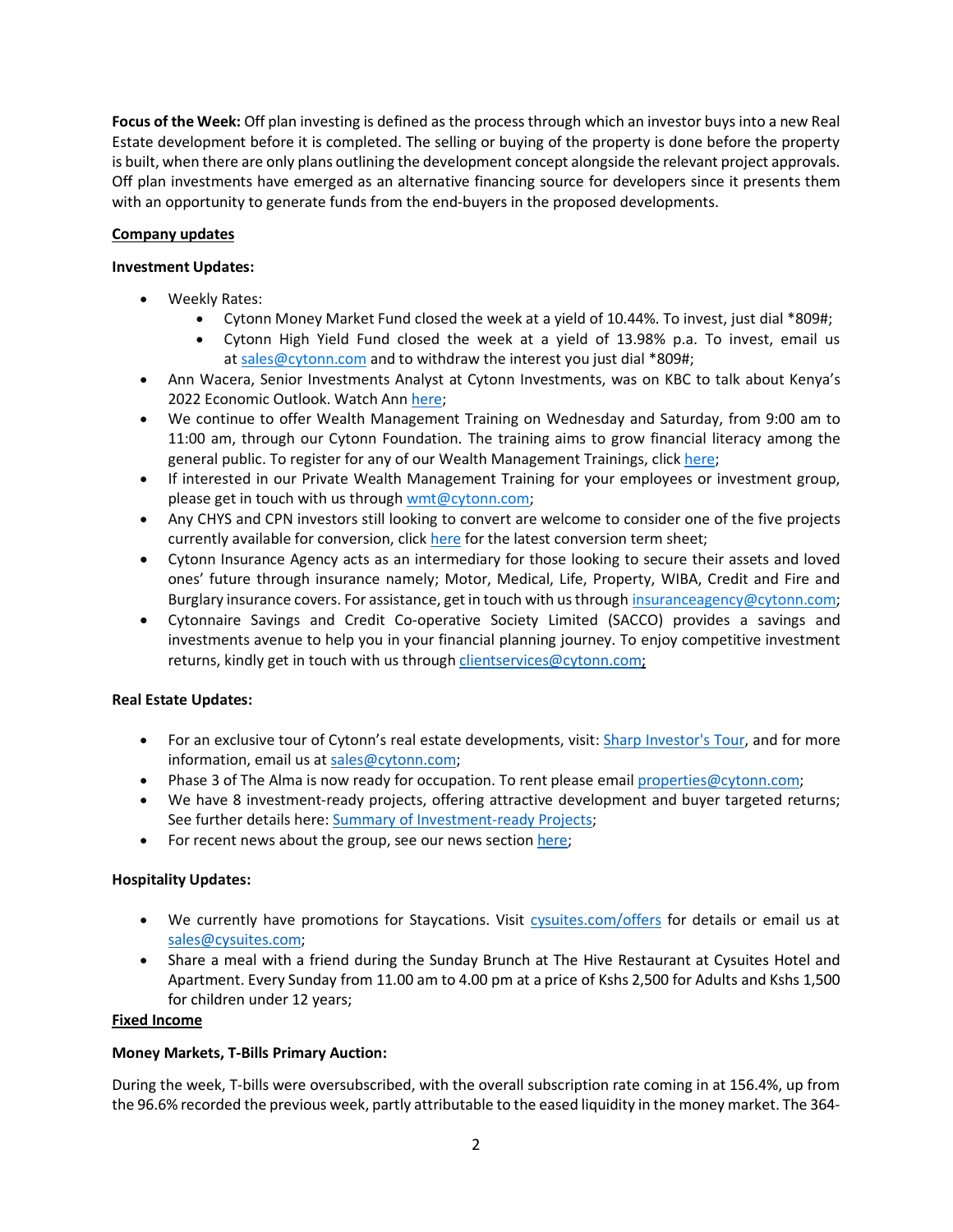day paper recorded the highest subscription rate, receiving bids worth Kshs 19.4 bn against the offered Kshs 10.0 bn, translating to a subscription rate of 194.0%, an increase from the 112.0% recorded the previous week. The subscription rate for the 182-day paper increased as well to 137.2% from 63.3% while that of the 91-day paper declined to 110.1%, from 141.3% recorded the previous week. The yields on the government papers recorded mixed performance, with the yields on the 182-day and 364-day papers increasing by 4.0 bps and 3.0 bps to 8.1% and 9.5%, respectively, while the yield on the 91-day paper declined by 3.6 bps to 7.3%. The government continued to reject expensive bids, accepting Kshs 31.1 bn bids out of the Kshs 37.5 bn worth of bids received, translating to an acceptance rate of 82.8%.



In the money markets, 3-month bank placements ended the week at 7.7% (based on what we have been offered by various banks), while the yield on the 91-day T-bill declined by 3.6 bps to 7.3%. The average yield of the Top 5 Money Market Funds remained relatively unchanged at 9.8% as was recorded the previous week while the yield on the Cytonn Money Market Fund declined marginally by 0.1% point to 10.4% from 10.5%, recorded the previous week.

The table below shows the Money Market Fund Yields for Kenyan Fund Managers as published on 14<sup>th</sup> January 2022:

|              | Money Market Fund Yield for Fund Managers as published on 14th January 2022 |                              |  |  |  |  |  |  |  |  |  |
|--------------|-----------------------------------------------------------------------------|------------------------------|--|--|--|--|--|--|--|--|--|
| Rank         | <b>Fund Manager</b>                                                         | <b>Effective Annual Rate</b> |  |  |  |  |  |  |  |  |  |
| $\mathbf{1}$ | <b>Cytonn Money Market Fund</b>                                             | 10.4%                        |  |  |  |  |  |  |  |  |  |
| 2            | Zimele Money Market Fund                                                    | 9.9%                         |  |  |  |  |  |  |  |  |  |
| 3            | Nabo Africa Money Market Fund                                               | 9.7%                         |  |  |  |  |  |  |  |  |  |
| 4            | Sanlam Money Market Fund                                                    | 9.5%                         |  |  |  |  |  |  |  |  |  |
| 5            | Madison Money Market Fund                                                   | 9.4%                         |  |  |  |  |  |  |  |  |  |
| 6            | CIC Money Market Fund                                                       | 9.3%                         |  |  |  |  |  |  |  |  |  |
| 7            | Apollo Money Market Fund                                                    | 9.0%                         |  |  |  |  |  |  |  |  |  |
| 8            | GenCapHela Imara Money Market Fund                                          | 8.8%                         |  |  |  |  |  |  |  |  |  |
| 9            | Dry Associates Money Market Fund                                            | 8.7%                         |  |  |  |  |  |  |  |  |  |
| 10           | British-American Money Market Fund                                          | 8.5%                         |  |  |  |  |  |  |  |  |  |
| 11           | Co-op Money Market Fund                                                     | 8.5%                         |  |  |  |  |  |  |  |  |  |
| 12           | Orient Kasha Money Market Fund                                              | 8.4%                         |  |  |  |  |  |  |  |  |  |
| 13           | <b>NCBA Money Market Fund</b>                                               | 8.4%                         |  |  |  |  |  |  |  |  |  |
| 14           | ICEA Lion Money Market Fund                                                 | 8.3%                         |  |  |  |  |  |  |  |  |  |
| 15           | AA Kenya Shillings Fund                                                     | 7.5%                         |  |  |  |  |  |  |  |  |  |
| 16           | Old Mutual Money Market Fund                                                | 7.5%                         |  |  |  |  |  |  |  |  |  |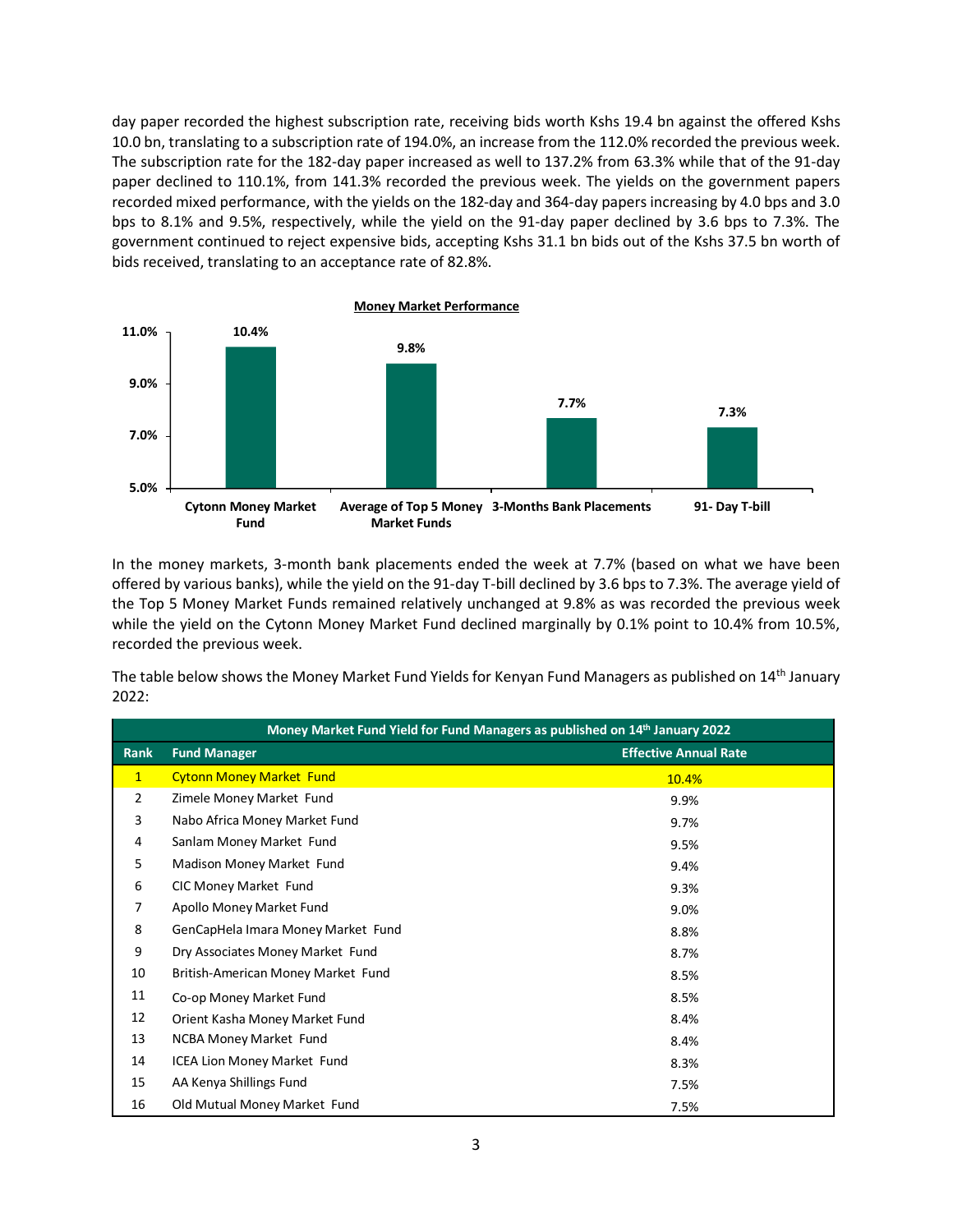*Source: Business Daily*

## **Liquidity:**

During the week, liquidity in the money markets eased, with the average interbank rate declining to 4.0% from the 4.5% recorded the previous week, partly attributable to government payments inclusive of Term Auction Deposits (TADs) worth Kshs 38.8 bn, which partly offset tax remittances. The average interbank volumes traded increased by 12.6% to Kshs 15.8 bn, from Kshs 13.9 bn recorded the previous week.

## **Kenya Eurobonds:**

During the week, the yields on Eurobonds recorded mixed performance, with yields on the 10-year bond issued in 2014 remaining unchanged at 4.4% as was recorded the previous week. Yields on the 10-year and 30-year bonds issued in 2018, the 7-year and 12-year bonds issued in 2019 and the yield on the 12-year bond issued in 2021 all increased by 0.1% points to 6.1%, 8.3%, 5.8%, 6.9% and 6.8%, from 6.0%, 8.2%, 5.7%, 6.8%, and, 6.7%, respectively, recorded the previous week. Below is a summary of the performance:

| <b>Kenya Eurobond Performance</b> |               |               |               |      |               |               |  |  |  |  |  |  |  |
|-----------------------------------|---------------|---------------|---------------|------|---------------|---------------|--|--|--|--|--|--|--|
|                                   | 2014          |               | 2018          | 2019 | 2021          |               |  |  |  |  |  |  |  |
| Date                              | 10-year issue | 10-year issue | 30-year issue |      | 12-year issue | 12-year issue |  |  |  |  |  |  |  |
| $3-Jan-22$                        | 4.4%          | 5.7%          | 8.1%          | 5.6% | 6.7%          | 6.6%          |  |  |  |  |  |  |  |
| 7-Jan-22                          | 4.4%          | 6.0%          | 8.2%          | 5.7% | 6.8%          | 6.7%          |  |  |  |  |  |  |  |
| $10$ -Jan-22                      | 4.4%          | 6.0%          | 8.3%          | 5.8% | 6.8%          | 6.7%          |  |  |  |  |  |  |  |
| $11$ -Jan-22                      | 4.5%          | 6.1%          | 8.3%          | 5.8% | 6.9%          | 6.8%          |  |  |  |  |  |  |  |
| 12-Jan-22                         | 4.4%          | 6.1%          | 8.3%          | 5.9% | 6.9%          | 6.8%          |  |  |  |  |  |  |  |
| 13-Jan-22                         | 4.4%          | 6.1%          | 8.3%          | 5.8% | 6.9%          | 6.8%          |  |  |  |  |  |  |  |
| <b>Weekly Change</b>              | 0.0%          | 0.1%          | 0.1%          | 0.1% | 0.1%          | 0.1%          |  |  |  |  |  |  |  |
| <b>MTD Change</b>                 | 0.0%          | 0.4%          | 0.2%          | 0.2% | 0.2%          | 0.2%          |  |  |  |  |  |  |  |
| <b>YTD Change</b>                 | 0.0%          | 0.4%          | 0.2%          | 0.2% | 0.2%          | 0.2%          |  |  |  |  |  |  |  |

*Source: Central Bank of Kenya*

## **Kenya Shilling:**

During the week, the Kenyan shilling depreciated by 0.1% against the US dollar to close the week at Kshs 113.4, from Kshs 113.2 recorded the previous week, partly attributable to increased dollar demand from the oil and energy sectors. Key to note, this is the lowest the Kenyan shilling has ever depreciated against the dollar. On a YTD basis, the shilling has depreciated by 0.2% against the dollar, in comparison to the 3.6% depreciation recorded in 2021. We expect the shilling to remain under pressure in 2022 as a result of:

- a. Increased demand from merchandise traders as they beef up their hard currency positions in anticipation for more trading partners reopening their economies globally,
- b. Ever present current account deficit due to an imbalance between imports and exports with Kenya's current account deficit having expanded by 27.4% in Q3'2021 to Kshs 184.6 bn, from Kshs 145.0 bn recorded in Q3'2020. This was attributed to a robust increase in merchandise imports by 39.6% to Kshs 321.8 bn in Q3'2021, from Kshs 230.5 bn in Q3'2020,
- c. The aggressively growing government debt, with Kenya's public debt having increased at a 10-year CAGR of 17.7% to Kshs 7.8 tn in July 2021, from Kshs 1.5 tn in July 2011 thus putting pressure on forex reserves to repay some of the public debt, and,
- d. Rising global crude oil prices on the back of supply constraints at a time when demand is picking up with the easing of COVID-19 restrictions and as economies reopen. Key to note, risks abound this global recovery following the emergence of the new COVID-19 Omicron variant. We are of the view that should the variant continue to spread; most nations will respond swiftly by adopting stringent containment measures to curb the spread.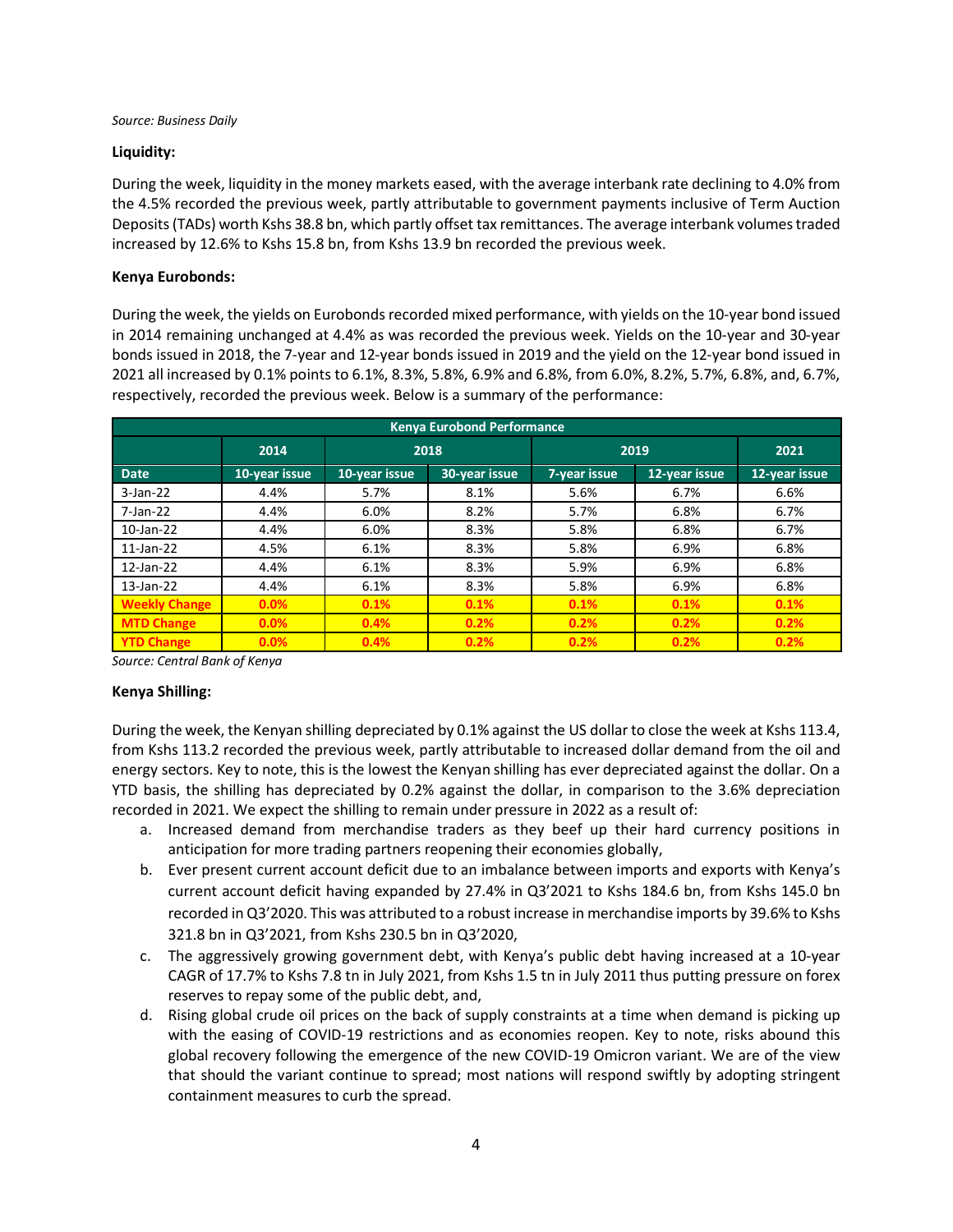The shilling is however expected to be supported by:

- i. High Forex reserves, currently at USD 8.8 bn (equivalent to 5.4-months of import cover), which is above the statutory requirement of maintaining at least 4.0-months of import cover, and the EAC region's convergence criteria of 4.5-months of import cover. In addition, the reserves were boosted by the USD 1.0 bn proceeds from the Eurobond issued in July 2021 coupled with the USD 972.6 mn IMF disbursement and the USD 130.0 mn World Bank loan financing received in June 2021, and,
- ii. Improving diaspora remittances evidenced by a 17.0% y/y increase to USD 350.6 mn in December 2021, from USD 299.6 mn recorded over the same period in 2020, which has continued to cushion the shilling against further depreciation.

# **Weekly Highlights:**

# **I. Fuel Prices**

During the week, the Energy and Petroleum Regulatory Authority (EPRA) released their monthly statement on the maximum retail prices in Kenya effective 15<sup>th</sup> January 2022 to 14<sup>th</sup> February 2022. Notably, fuel prices remained unchanged at Kshs 129.7 per litre for Super Petrol, Kshs 110.6 per litre for Diesel and Kshs 103.5 per litre for Kerosene. Below are the key take-outs from the statement:

The performance in fuel prices was attributable to:

- i. The fuel subsidy program under the Petroleum Development Fund which resulted in subsidies of Kshs 14.8 on Super Petrol, Kshs 17.8 on Diesel and Kshs 20.2 on Kerosene,
- ii. Removal of suppliers margins of Kshs 6.3 on Super Petrol, Kshs 5.5 on Diesel and Kshs 7.7 on Kerosene,
- iii. The decline in the Free on Board (FOB) price of Murban crude oil in December 2021 by 12.7% to USD 82.7 per barrel, from USD 73.4 per barrel in November 2021,
- iv. A decrease in the average landed costs of Super Petrol by 4.1% to USD 602.0 per cubic meter in December 2021, from USD 627.8 per cubic meter in November 2021,
- v. A decrease in the average landed costs of diesel by 5.7% to USD 565.9 per cubic meter in December 2021, from USD 600.2 per cubic meter in November 2021, and,
- vi. A decrease in the average landed costs of Kerosene by 4.9% to USD 574.9 per cubic meter in December 2021, from USD 604.4 per cubic meter in November 2021. However, the Kenyan shilling depreciated during the period by 0.7% to Kshs 113.3 in December 2021, from Kshs 112.3 in November 2021.

Global fuel prices increased by 8.6% in the first two weeks of January 2022 to USD 84.7, from USD 78.0 recorded at the end of 2021 largely attributable to increased demand coupled with supply constraints amidst economic uncertainty on the back of emerging COVID-19 variants. Notably this is the highest it has been since October, 2018 when the price stood at USD 84.1 and as such, we expect the cost of production for net importers to rise in tandem. Going forward, we expect muted pressure on the inflation basket as fuel prices which are among the major contributors to Kenya's headline inflation remain constant following the Fuel Subsidy program. Despite the decrease in landed costs of fuel, we believe the stabilization under the fuel subsidy program by the National Treasury will be unsustainable given that the National Treasury will have to compensate the Oil Marketing companies and suppliers whose margins have been cut to zero from Kshs 6.3 per litre for super petrol, Kshs 5.5 per litre for diesel and Kshs 1.7 per litre for kerosene since November 2021 putting further strain on the program's viability. Key to note the total subsidy for the past four months starting October 2021 is Kshs 53.5 per litre for super petrol, Kshs 65.2 per litre for diesel and Kshs 60.3 per litre for kerosene.

# **II. Revenue and Net Exchequer for FY'2021/2022**

The National Treasury gazetted the revenue and net expenditures for the first six months of FY'2021/2022, ending 31<sup>st</sup> December 2021. Below is a summary of the performance: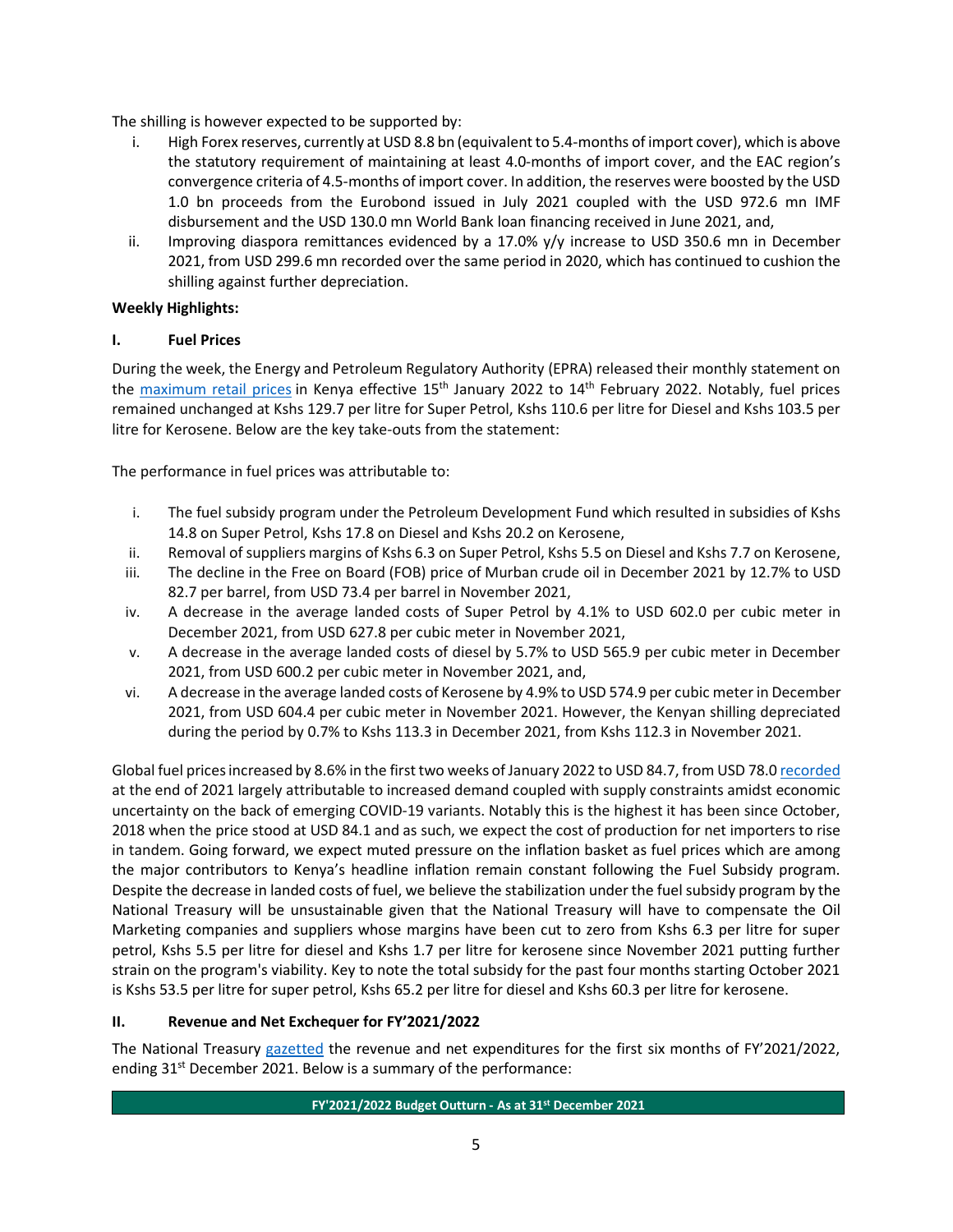|                                                  | Amounts in Kshs billions unless stated otherwise |                                          |                               |                                     |                           |  |  |  |  |  |  |  |  |
|--------------------------------------------------|--------------------------------------------------|------------------------------------------|-------------------------------|-------------------------------------|---------------------------|--|--|--|--|--|--|--|--|
| <b>Item</b>                                      | 12-months Original<br><b>Estimates</b>           | <b>Actual</b><br><b>Receipts/Release</b> | Percentage<br><b>Achieved</b> | <b>Prorated</b><br><b>Estimates</b> | % achieved of<br>prorated |  |  |  |  |  |  |  |  |
| <b>Opening Balance</b>                           |                                                  | 21.3                                     |                               |                                     |                           |  |  |  |  |  |  |  |  |
| <b>Tax Revenue</b>                               | 1,707.4                                          | 868.8                                    | 50.9%                         | 853.7                               | 101.8%                    |  |  |  |  |  |  |  |  |
| Non-Tax Revenue                                  | 68.2                                             | 36.2                                     | 53.0%                         | 34.1                                | 106.1%                    |  |  |  |  |  |  |  |  |
| <b>Total Revenue</b>                             | 1.775.6                                          | 926.3                                    | 52.2%                         | 887.8                               | 104.3%                    |  |  |  |  |  |  |  |  |
| External Loans & Grants                          | 379.7                                            | 44.3                                     | 11.7%                         | 189.8                               | 23.4%                     |  |  |  |  |  |  |  |  |
| <b>Domestic Borrowings</b>                       | 1,008.4                                          | 468.5                                    | 46.5%                         | 504.2                               | 92.9%                     |  |  |  |  |  |  |  |  |
| <b>Other Domestic Financing</b>                  | 29.3                                             | 4.2                                      | 14.2%                         | 14.6                                | 28.4%                     |  |  |  |  |  |  |  |  |
| <b>Total Financing</b>                           | 1,417.4                                          | 517.0                                    | 36.5%                         | 708.7                               | 72.9%                     |  |  |  |  |  |  |  |  |
| Recurrent Exchequer issues                       | 1,106.6                                          | 528.0                                    | 47.7%                         | 553.3                               | 95.4%                     |  |  |  |  |  |  |  |  |
| <b>CFS Exchequer Issues</b>                      | 1,327.2                                          | 546.3                                    | 41.2%                         | 663.6                               | 82.3%                     |  |  |  |  |  |  |  |  |
| Development Expenditure &<br>Net Lending         | 389.2                                            | 144.0                                    | 37.0%                         | 194.6                               | 74.0%                     |  |  |  |  |  |  |  |  |
| County Governments +<br>Contingencies            | 370.0                                            | 145.0                                    | 39.2%                         | 185.0                               | 78.4%                     |  |  |  |  |  |  |  |  |
| <b>Total Expenditure</b>                         | 3,193.0                                          | 1,363.3                                  | 42.7%                         | 1,596.5                             | 85.4%                     |  |  |  |  |  |  |  |  |
| <b>Fiscal Deficit excluding</b><br><b>Grants</b> | (1, 417.4)                                       | (437.0)                                  | 30.8%                         | (708.7)                             | 61.7%                     |  |  |  |  |  |  |  |  |
| <b>Fiscal Deficit as a % of GDP</b>              | 11.4%*                                           | 3.5%                                     |                               |                                     |                           |  |  |  |  |  |  |  |  |
| <b>Total Borrowing</b>                           | 1,388.1                                          | 512.8                                    | 36.9%                         | 694.0                               | 73.9%                     |  |  |  |  |  |  |  |  |
| *Projected Fiscal Deficit as a % of GDP          |                                                  |                                          |                               |                                     |                           |  |  |  |  |  |  |  |  |

The key take-outs from the report include:

- a. Total revenue collected as at the end of December 2021 amounted to Kshs 926.3 bn, equivalent to 52.2% of the original estimates of Kshs 1.8 tn and is 104.3% of the prorated estimates of Kshs 887.8 bn. Cumulatively, Tax revenues amounted to Kshs 868.8 bn, equivalent to 50.9% of the target of Kshs 1,707.4 bn and are 101.8% of the prorated estimates of Kshs 853.7 bn,
- b. Total financing amounted to Kshs 517.0 bn, equivalent to 36.5% of the original estimates of Kshs 1,417.4 bn and is equivalent to 72.9% of the prorated estimates of Kshs 708.7 bn. Additionally, domestic borrowing amounted to Kshs 468.5 bn, equivalent to 46.5% of the original estimates of Kshs 1.0 tn and is 92.9% of the prorated estimates of Kshs 504.2 bn,
- c. The total expenditure amounted to Kshs 1.4 tn, equivalent to 42.7% of the original estimates of Kshs 3.2 tn, and is 85.4% of the prorated expenditure estimates of Kshs 1.6 tn. Additionally, the net disbursements to recurrent expenditures came in at Kshs 528.0 bn, equivalent to 47.7% of the original estimates and 95.4% of the prorated estimates of Kshs 553.3 bn, and development expenditure amounted to Kshs 144.0 bn, equivalent to 37.0% of the original estimates of Kshs 389.2 bn and is 74.0% of the prorated estimates of Kshs 194.6 bn,
- d. Consolidated Fund Services (CFS) Exchequer issues lagged behind their target of Kshs 1,327.2 bn after amounting to Kshs 546.3 bn, equivalent to 41.2% of the target, and are 82.3% of the prorated amount of Kshs 663.6 bn. The cumulative public debt servicing cost amounted to Kshs 475.6 bn which is 40.7% of the original estimates of Kshs 1,169.2 bn, and is 81.4% of the prorated estimates of Kshs 584.6 bn, and,
- e. Total Borrowings as at the end of December 2021 amounted to Kshs 512.8 bn, equivalent to 36.9% of the Kshs 1,388.1 bn target and are 73.9% of the prorated estimates of Kshs 694.0 bn. The cumulative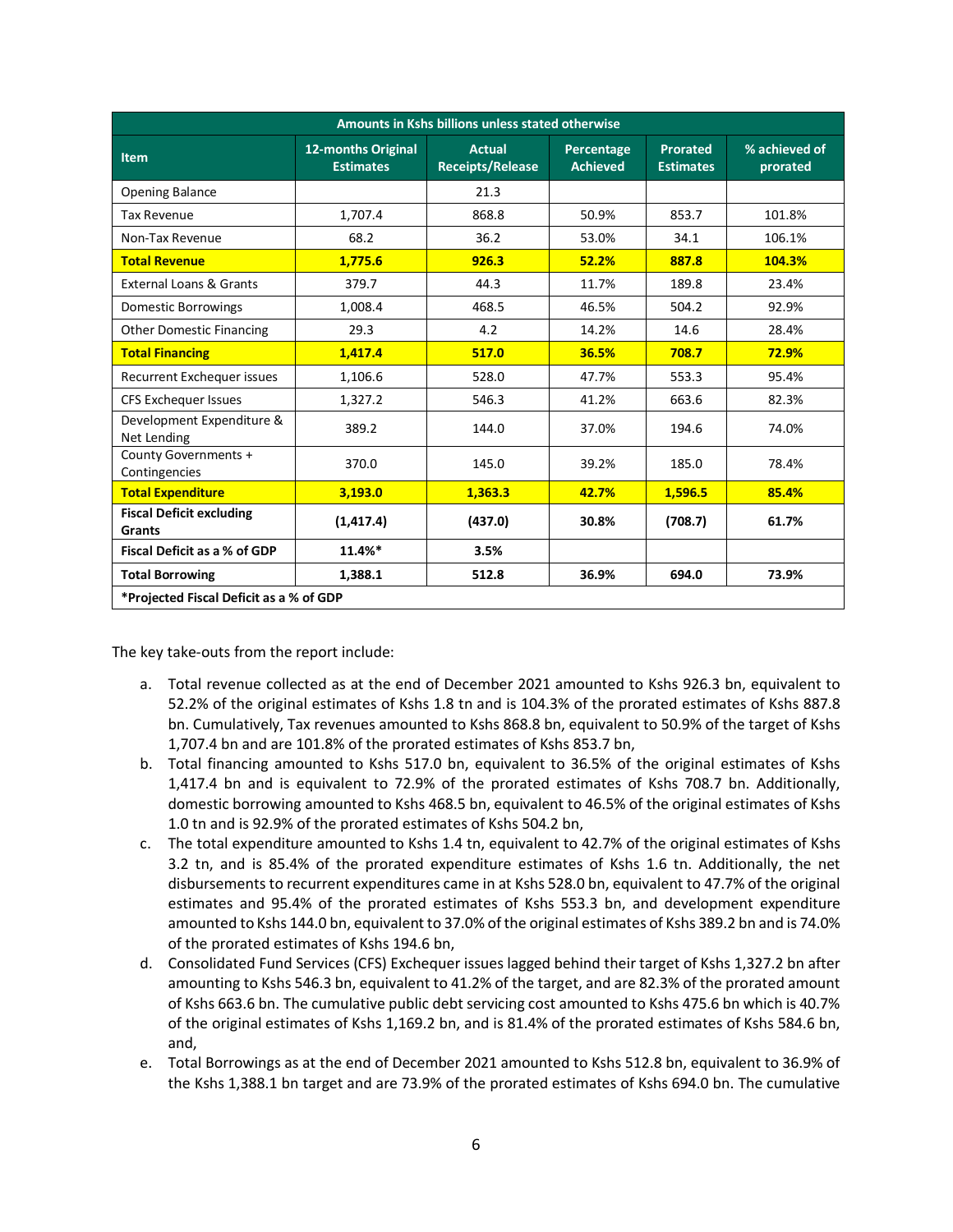domestic borrowing target of Kshs 1.0 tn comprises of adjusted Net domestic borrowings of Kshs 661.6 bn and Internal Debt Redemptions (Roll-overs) of Kshs 346.8 bn.

The revenue performance in the first six months of the current fiscal year point towards continued economic recovery following the ease of COVID-19 containment measures and the effectiveness of the KRA in revenue collection. Additionally, we believe that the current measures such as the implementation of the Finance Act 2021 which led to the upward readjustment of the Excise Duty Tax, Income Tax as well as the Value Added Tax will continue playing a big role in expanding the tax base and consequently enhance revenue collection. However, risks abound the outlook owing to the emergence of the Corona Virus Omicron variant which is expected to disrupt economic activities and increase supply bottlenecks and consequently lead to a slowdown in economic recovery. On the upside, we have not seen any major domestic disruptions and as such, we do not expect adverse effects from the variant.

## **III. World Bank Global Economic Prospects**

During the week, the World Bank released the Global Economic Prospects and the Sub–Saharan Africa outlook highlighting that the Kenyan economy is expected to grow by 5.0% in 2021 and 4.7% in 2022. Below are the key take-outs from the report:

- **i. Global Economic Growth –** The global economy is expected to grow by 4.1% in 2022 following an estimated 5.5% growth in 2021. The growth estimates are lower than the earlier projections estimated at 5.6% and 4.3% growth for 2021 and 2022, respectively. The slower growth is mainly attributable to the emergence of new COVID-19 variants, less budgetary support, existing supply bottlenecks and higher prices of food and energy,
- ii. **Regional Economic Growth** The Sub-Saharan Africa's economic growth is projected to expand by 3.1% in 2021 and 3.6% in 2022 supported by rising commodity prices as the region's economic trading partners continue to reopen. Growth in the three largest economies in the region; Angola, Nigeria and South Africa is estimated to stand at 3.1% supported by higher oil prices, a gradual relaxing of OPEC's output curbs, and, domestic regulatory improvements. The Kenyan economy is expected to grow by 5.0% in 2021 and 4.7% in 2022, supported by improving exports and the positive vaccine rollout. However, the erratic weather conditions in the country is expected to weigh down the economic growth as Agriculture is the largest contributor to Kenya's GDP growth at 20.5% in Q3'2021, and,
- iii. **Commodity Prices** Commodity prices increased in 2021, largely as a result of a significant recovery in aggregate global demand, favorable monetary policies, and fiscal expansions in advanced nations, following sharp reductions in 2020. Consequently, the high commodity prices, coupled with pandemic related supply bottlenecks, led to a surge in headline inflation rates in most economies. Inflationary pressures are expected to persist in the medium term in the emerging markets on the back of elevated food prices, delayed effects of higher oil prices, and higher import prices resulting from currency depreciations reflecting further the susceptibility of developing economies to large fluctuations in commodity prices.

In 2021, the Kenyan economy is projected to grow at an average of 5.9% and 5.1% in 2022 as the economy opens up but the largest challenge remains how fast the vaccination rollout shall be done and how fast business shall take to recover. Additionally, concerns remain elevated given the rising political temperatures ahead of the upcoming August 2022 elections which may cause economic disruption. The table below shows the projections by various organizations: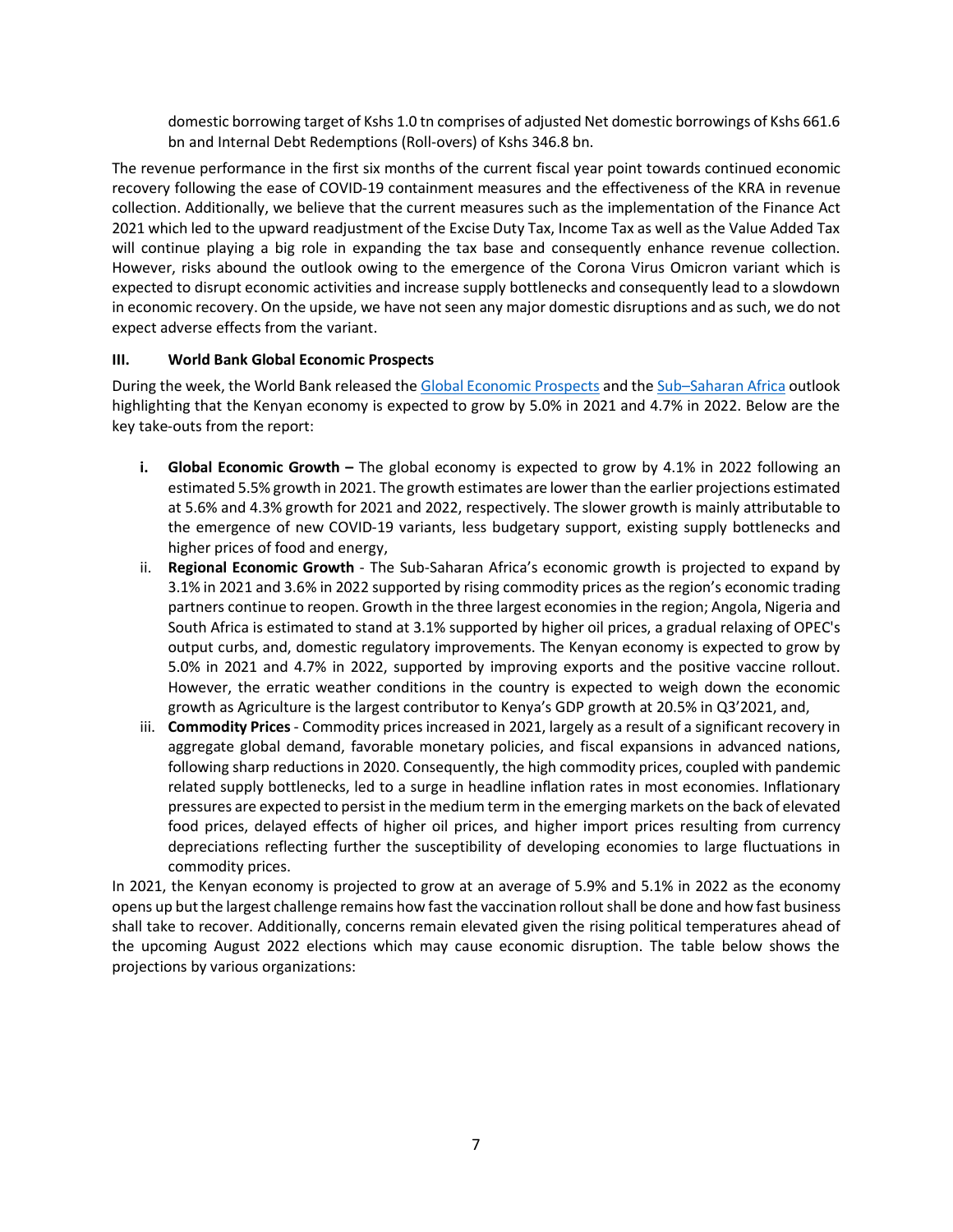| No. | <b>Organization</b>               | 2021e | 2022f |
|-----|-----------------------------------|-------|-------|
| 1.1 | International Monetary Fund       | 7.6%  | 6.0%  |
| 2.  | <b>National Treasury</b>          | 6.0%  | 5.8%  |
| 3.1 | World Bank                        | 5.0%  | 4.7%  |
| 4.  | Cytonn Investments Management PLC | 6.3%  | 4.5%  |
| 51  | S&P Global                        | 4.5%  | 4.3%  |
|     | <b>Average</b>                    | 5.9%  | 5.1%  |

Despite the political environment, we do not expect to see much disruptions in the economy given that the Kenyan economy has already felt full effects from the COVID-19 pandemic. As such, we expect continued recovery on the back of a positive vaccine rollout and as the economy continues to reopen.

*Rates in the fixed income market have remained relatively stable due to the high liquidity in the money market. The government is 5.7% ahead of its prorated borrowing target of Kshs 367.2 bn having borrowed Kshs 388.3 bn of the Kshs 658.5 bn borrowing target for the FY'2021/2022. We expect a gradual economic recovery as evidenced by the revenue collections of Kshs 926.3 bn in revenues during the first six months of the current fiscal year, which is equivalent to 104.3% of the prorated revenue collection target. However, despite the projected high budget deficit of 11.4% and the lower credit rating from S&P Global to 'B' from 'B+', we believe that the support from the IMF and World Bank will mean that the interest rate environment will remain stable since the government is not desperate for cash.*

## **Equities**

## **Markets Performance**

During the week, the equities market was on a downward trajectory, with NASI, NSE 20 and NSE 25 declining by 3.9%, 1.1% and 3.5%, respectively, taking the YTD performance to losses of 1.2%, 0.8% and 1.9% for NASI, NSE 20 and NSE 25, respectively. The equities market performance was driven by losses recorded by large cap stocks such as Equity, Safaricom, EABL, KCB and Diamond Trust Bank (DTB-K) of 6.6%, 5.1%, 3.9%, 1.8% and 1.7%, respectively. The losses were however mitigated by marginal gains recorded by stocks such as ABSA, Stanbic Bank and NCBA of 0.4%, 0.3% and 0.2%, respectively.

During the week, equities turnover declined by 18.0% to USD 13.9 mn, from USD 16.9 mn recorded the previous week, taking the YTD turnover to USD 30.8 mn. Foreign investors turned net sellers, with a net selling position of USD 3.6 mn, from a net buying position of USD 3.2 mn recorded the previous week, taking the YTD net selling position to USD 0.4 mn.

The market is currently trading at a price to earnings ratio (P/E) of 11.0x, 14.7% below the historical average of 12.9x, and a dividend yield of 3.5%, 0.5% points below the historical average of 4.0%. Key to note, NASI's PEG ratio currently stands at 1.2x, an indication that the market is trading at a premium to its future earnings growth. Basically, a PEG ratio greater than 1.0x indicates the market may be overvalued while a PEG ratio less than 1.0x indicates that the market is undervalued. The current P/E valuation of 11.0x is 43.2% above the most recent trough valuation of 7.7x experienced in the first week of August 2020. The charts below indicate the historical P/E and dividend yields of the market.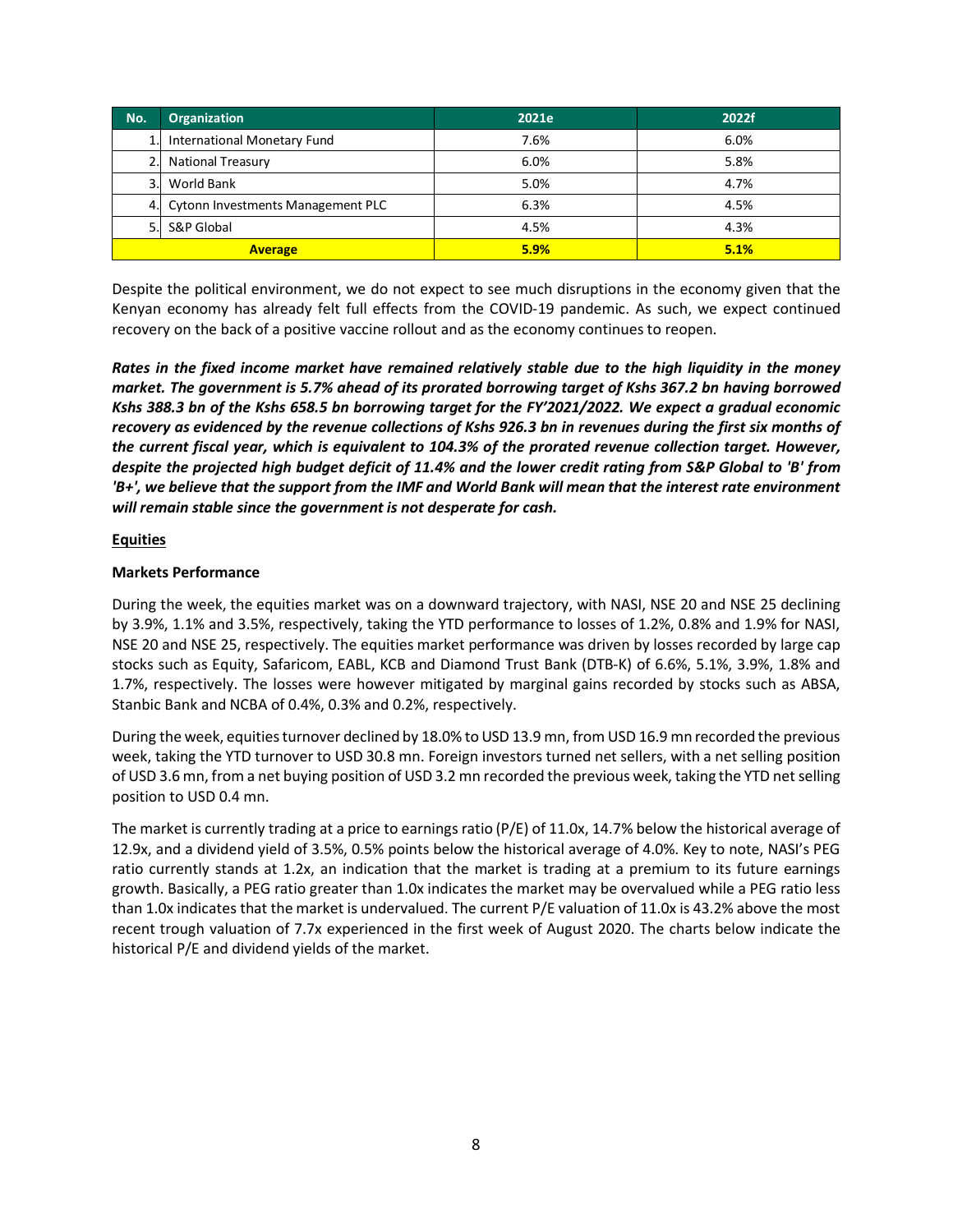

## **Weekly highlight:**

#### **Equity Group Holdings announces the incorporation of Equity Group Insurance Holdings Limited**

During the week, Equity Group Holdings (EGH), announced the completion of the incorporation of a subsidiary, Equity Group Insurance Holdings Limited, a non-operating insurance holding company and issuance of a life insurance license to Equity Life Assurance Kenya (ELAK) Limited. ELAK, which is fully owned by Equity Group Insurance Holdings Limited, will conduct and undertake long-term insurance business in Kenya. This came after EGH obtained the prerequisite approvals from its shareholders and the Central Bank of Kenya (CBK), before subsequent registration and licensing from the Insurance Regulatory Authority (IRA) on 10<sup>th</sup> January 2022.

EGH's decision to invest in the long-term insurance business as compared to general insurance is partly attributable to the weak performance and unprofitability of the general insurance business in Kenya. In Q3'2021, general insurance business in Kenya posted an underwriting loss of Kshs 4.1 bn which was a significant increase of 369.2% from the Kshs 0.9 bn loss posted in Q3'2020. The combined ratio for the general insurance business also remains adverse, coming in at 105.5% in Q3'2021, whereas that of long-term insurance came in at 91.8% pointing to higher profitability in the long-term insurance business. The table below shows a highlight of the performance of general insurance against long-term insurance in Q3'2021;

| <b>Metric</b>  | <b>General Insurance</b> | Long-term insurance |
|----------------|--------------------------|---------------------|
| Claims ratio   | 68.6%                    | 72.3%               |
| Expense ratio  | 36.9%                    | 19.5%               |
| Combined ratio | 105.5%                   | 91.8%               |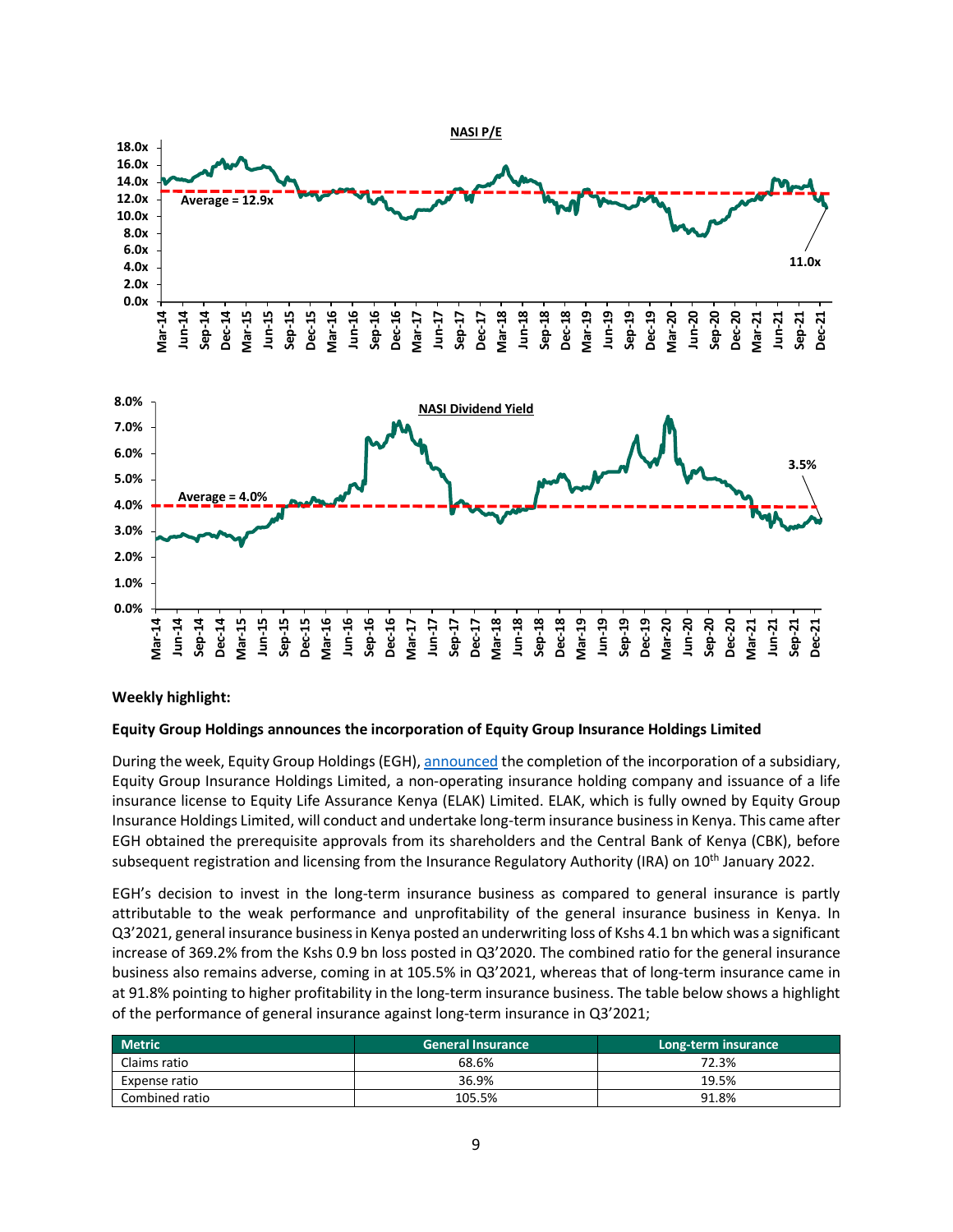| Dr.<br><b><i><u>prowth</u></i></b><br>(v/v)<br><b>CHILLIS</b> | 14.2%             | 22.5%<br>$\sim$ |
|---------------------------------------------------------------|-------------------|-----------------|
| $\sim$<br>(v/v)<br>◡                                          | 1%<br>ה ו<br>⊥8.∵ | 27.8%           |

*Source: Insurance Regulatory Authority*

ELAK's entry in the long-term insurance business is expected to provide competition to the long-term insurance industry that is currently dominated by a few players. According to IRA's Q3'2021 Insurance Industry Report, the top 6 industry player's market share amounted to 69.9%, with the remaining 17 players amassing a paltry 30.1%. In our view, we expect ELAK to leverage on the larger EGH's foothold in the financial services sector, as well as Equity Bank Kenya's Banc assurance operations. However, the core insurance business in long-term insurance business in Kenya continues to deteriorate, with the claims ratio increasing to 72.3% in Q3'2021, from 69.8% in Q3'2020, attributable to a faster 27.8% increase in claims to Kshs 61.5 bn in Q3'2021, from Kshs 48.4 bn in Q3'2020 as compared to a 22.5% increase in net premiums to Kshs 85.0 bn in Q3'2021, from Kshs 69.4 bn in Q3'2020. The aggressive increase in claims may be attributable to higher pension payouts as a result of the pandemic's adverse effects on employment and income levels, as well as, higher life claims occasioned by cancellation of policies due to lower affordability.

| <b>Company</b>               | Price as at<br>07/01/2022 | Price as at<br>14/01/2022 | w/w<br>change, | <b>YTD</b><br><b>Change</b> | Year<br>Open<br>2022 | <b>Target</b><br>Price* | <b>Dividend</b><br><b>Yield</b> | Upside/<br>Downside** | P/TBv<br><b>Multiple</b> | <b>Recommendation</b> |  |
|------------------------------|---------------------------|---------------------------|----------------|-----------------------------|----------------------|-------------------------|---------------------------------|-----------------------|--------------------------|-----------------------|--|
| Kenya Reinsurance            | 2.3                       | 2.3                       | (1.3%)         | $(0.9\%)$                   | 2.3                  | 3.3                     | 8.8%                            | 54.9%                 | 0.2x                     | <b>Buy</b>            |  |
| I&M Group***                 | 21.4                      | 21.1                      | $(1.6\%)$      | $(1.6\%)$                   | 21.4                 | 24.4                    | 10.7%                           | 26.5%                 | 0.6x                     | <b>Buy</b>            |  |
| <b>Jubilee Holdings</b>      | 310.0                     | 310.0                     | $0.0\%$        | $(2.1\%)$                   | 316.8                | 371.5                   | 2.9%                            | 22.7%                 | 0.6x                     | <b>Buy</b>            |  |
| <b>KCB Group***</b>          | 46.0                      | 45.2                      | $(1.8\%)$      | (0.9%                       | 45.6                 | 51.4                    | 2.2%                            | 16.0%                 | 0.9x                     | <b>Accumulate</b>     |  |
| Sanlam                       | 11.6                      | 10.5                      | (9.1%)         | $(9.1\%)$                   | 11.6                 | 12.1                    | 0.0%                            | 15.3%                 | 1.1x                     | <b>Accumulate</b>     |  |
| <b>Standard Chartered***</b> | 130.5                     | 129.5                     | (0.8%)         | (0.4%                       | 130.0                | 137.7                   | 8.1%                            | 14.4%                 | 1.0x                     | <b>Accumulate</b>     |  |
| <b>Equity Group***</b>       | 53.0                      | 49.5                      | (6.6%)         | (6.2%)                      | 52.8                 | 56.6                    | 0.0%                            | 14.4%                 | 1.3x                     | <b>Accumulate</b>     |  |
| <b>Stanbic Holdings</b>      | 87.0                      | 87.3                      | 0.3%           | 0.3%                        | 87.0                 | 94.7                    | 4.4%                            | 12.9%                 | 0.8x                     | <b>Accumulate</b>     |  |
| <b>Britam</b>                | 7.5                       | 7.4                       | $(1.6\%)$      | $(2.1\%)$                   | 7.6                  | 8.3                     | 0.0%                            | 12.7%                 | 1.2x                     | <b>Accumulate</b>     |  |
| <b>Liberty Holdings</b>      | 7.0                       | 7.0                       | $(1.1\%)$      | $(1.4\%)$                   | 7.1                  | 7.8                     | 0.0%                            | 11.7%                 | 0.5x                     | <b>Accumulate</b>     |  |
| Co-op Bank***                | 13.0                      | 13.0                      | 0.0%           | (0.4% )                     | 13.0                 | 13.1                    | 7.7%                            | 8.6%                  | 1.0x                     | <b>Hold</b>           |  |
| NCBA***                      | 26.0                      | 26.0                      | 0.2%           | 2.2%                        | 25.5                 | 26.4                    | 5.8%                            | 7.3%                  | 0.6x                     | <b>Hold</b>           |  |
| Diamond Trust Bank***        | 60.0                      | 59.0                      | (1.7%)         | $(0.8\%)$                   | 59.5                 | 61.8                    | 0.0%                            | 4.7%                  | 0.3x                     | Lighten               |  |
| ABSA Bank***                 | 11.8                      | 11.9                      | 0.4%           | 0.9%                        | 11.8                 | 11.9                    | 0.0%                            | 0.4%                  | 1.2x                     | <b>Lighten</b>        |  |
| <b>CIC Group</b>             | 2.1                       | 2.2                       | 3.3%           | 1.4%                        | 2.2                  | 2.0                     | 0.0%                            | $(7.1\%)$             | 0.8x                     | <b>Sell</b>           |  |
| <b>HF Group</b>              | 3.8                       | 3.6                       | (5.2%)         | $(5.0\%)$                   | 3.8                  | 3.0                     | 0.0%                            | (18.2%)               | 0.2x                     | <b>Sell</b>           |  |

#### **Universe of coverage:**

**\*Target Price as per Cytonn Analyst estimates**

**\*\*Upside/ (Downside) is adjusted for Dividend Yield**

**\*\*\*For Disclosure, these are stocks in which Cytonn and/or its affiliates are invested in**

*We are "Neutral" on the Equities markets in the short term. With the market currently trading at a premium to its future growth (PEG Ratio at 1.2x), we believe that investors should reposition towards companies with a strong earnings growth and are trading at discounts to their intrinsic value. We expect the discovery of new COVID-19 variants coupled with slow vaccine rollout in developing economies to continue weighing down the economic outlook. On the upside, we believe that the recent relaxation of lockdown measures in the country will lead to improved investor sentiments in the economy.* 

#### **Real Estate**

### **I. Residential Sector**

During the week, the Kenya Mortgage Refinance Company, a treasury backed lender, got approval from the Capital Markets Authority (CMA) to roll out a Kshs 10.5 bn medium-term bond programme. The firm aims at raising a total of Kshs 1.4 bn during the first tranche of issuance, which will be disbursed to participating primary mortgage lenders (PMLs), such as banks, microfinance institutions and Savings and Credit Cooperatives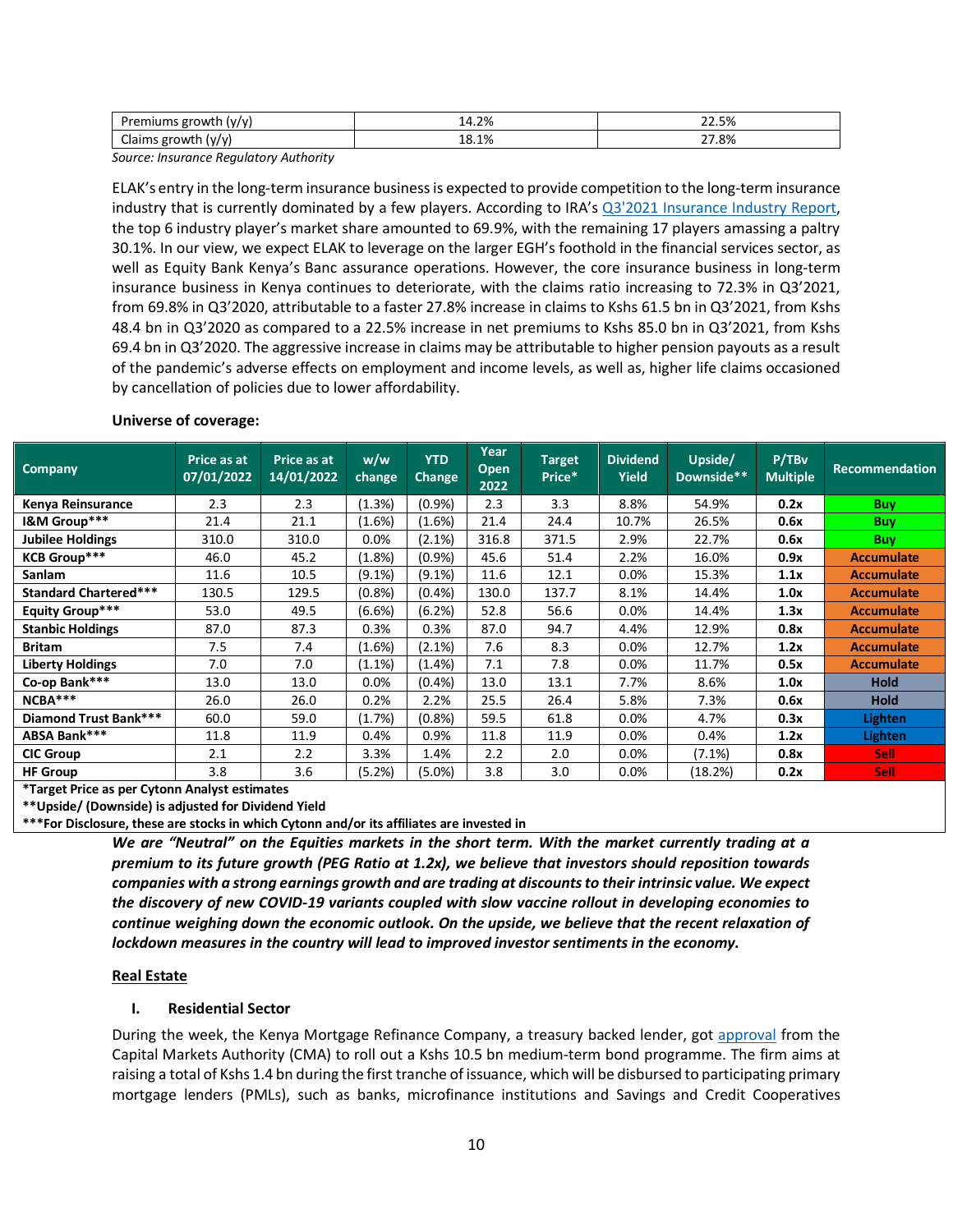(SACCOs) at a 5.0% rate, for onward lending to homebuyers at single digit rates. KMRC also seeks to build its profile as a regular issuer of bonds in the Kenyan capital markets, as they work to raise more long-term capital. The firm has raised about Kshs 37.0 bn since 2020, with the World Bank having extended approximately Kshs 25.0 bn to KMRC in the form of a concessional loan through the National Treasury, while the African Development Bank (AfDB) injected Kshs 10.0 bn, and, the remaining Kshs 2.0 bn was in equity capital. Furthermore, KMRC already acquired a good credit rating of AA- in August 2021, from South African agency GCR, and this is expected to boost the subscription rate of the bond.

The KMRC bond comes after CMA approved issuance of a Kshs 3.9 bn corporate bond to finance construction of the ongoing Pangani Affordable Housing Project in November 2021. We believe that the bond programme will position the capital markets as a source of funding that supports the affordable housing initiative, which is one of the pillars of the 'Big Four Agenda. Obstacles in the capital markets in terms of access to financing have limited private sector's participation in the development of affordable housing in Kenya due to unavailability and the high dominance on banks as a source of funding. This implies that capital markets contribute a mere 5.0% of real estate funding, compared to 60.0% in developed countries. The graph below shows sources of funding businesses in Kenya compared to developed countries;



### **Source of Funding for Businesses in Kenya vs Developed Economies**

**Banks Non-Bank Institutional Funding**

We are of the view that in order to deepen our capital markets and stimulate its growth, these obstacles can be addressed by; i) bridging regulatory framework to allow unit holders to invest in sector funds dedicated to affordable housing, ii) reduce high minimum investments in REITs to reasonable amounts given that the national median income for employed individuals is estimated at around Kshs 50,000., and, iii) eliminate conflicts of interest in the governance of capitals markets to a structure that is more responsive to market participants and market growth.

Additionally, through the bond, KMRC will be able to refinance more loans, having already processed Kshs 6.2 bn worth of loans by November 2021 to cover 4,000 mortgages from 11 lenders. This will boost home ownership in Kenya which has remained low at 21.3% in urban areas as at 2020, which is low compared to other African countries such as Ghana with a 47.2% urban home ownership rate in the same period. The low home ownership rate is attributed to; i) high property prices, ii) lack of real estate finance to fund large scale developments due to an under developed and non-supportive capital market, and, vi) the high initial deposits required to access mortgages. The graph below shows the home ownership percentages of different countries compared to Kenya;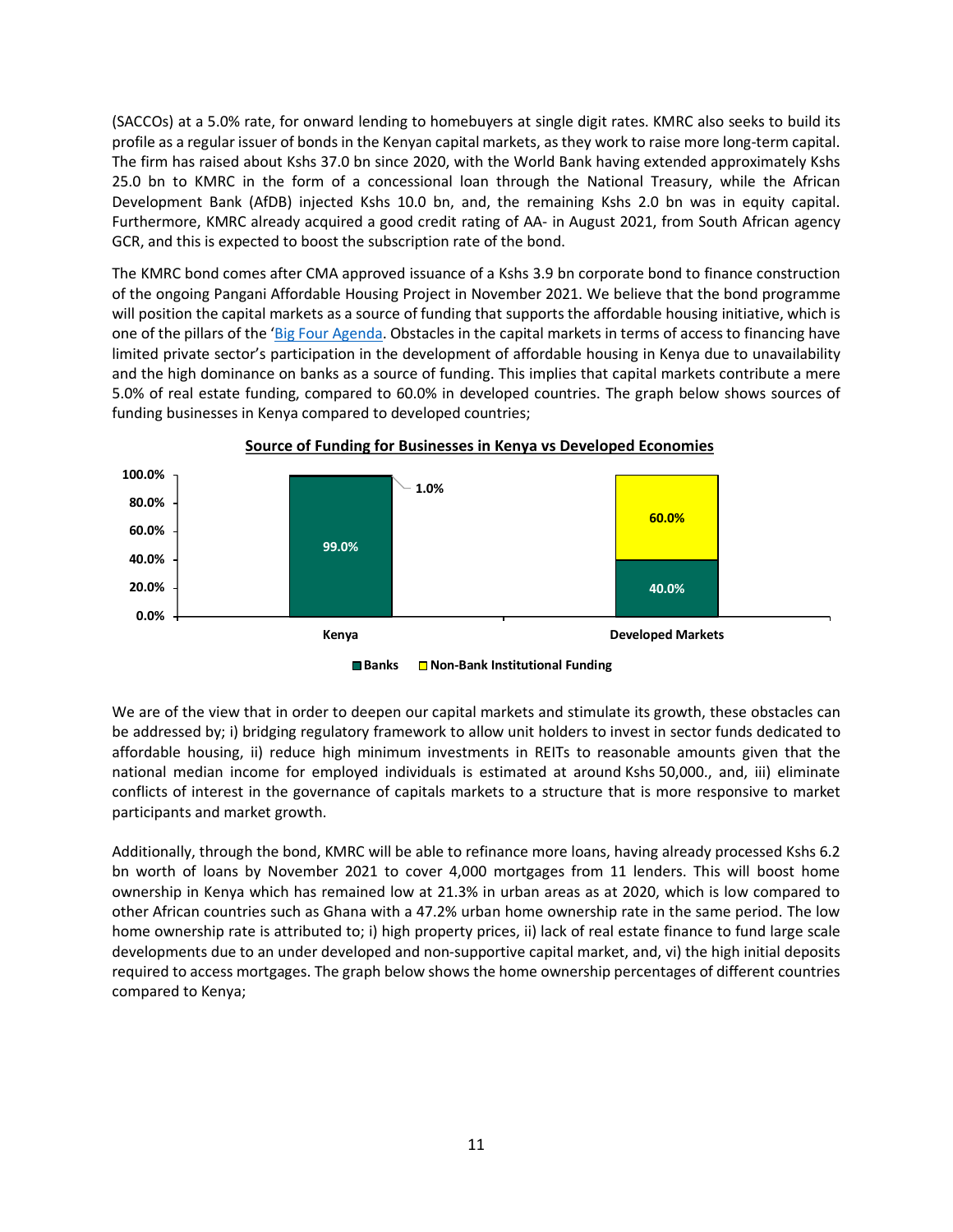

*Source: Centre for Affordable Housing Africa, Federal Reserve Bank*

From the assumed mortgage loan size of Kshs 3.5 mn, this funding is therefore expected to increase the number of mortgage accounts in Kenya, which recorded a 3.7% decline to 26,971 in December 2020, from 27,993 in December 2019 according to the Central Bank of Kenya- Bank Supervision Annual Report 2020.

The graph below shows the number of mortgage loan accounts in Kenya over the last 10 years;



#### **Number of Mortgage Loan Accounts (2011-2020)**

Additionally, the Kenya mortgage to GDP ratio continues to lag behind at 2.2% as of 2020, compared to countries such as Namibia and South Africa at 18.9% and 16.2%, respectively as shown in the graph below;

*Source: Central Bank of Kenya (CBK)*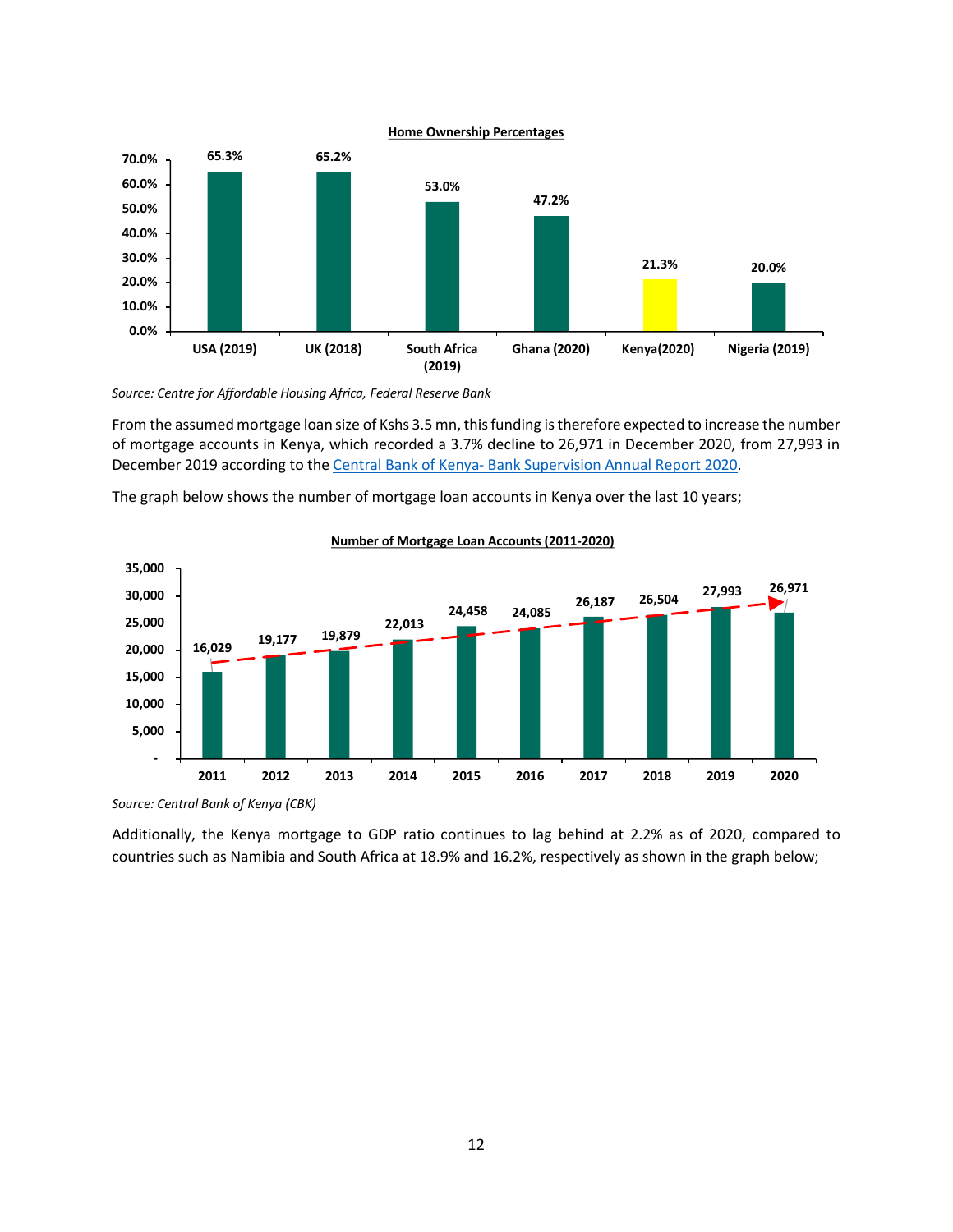

*Source: Centre for Affordable Housing Africa*

So far, KMRC has performed well by; i) boosting liquidity to Primary Mortgage Lenders through its debut lending of Kshs 2.8 bn in FY'2020/21 and Kshs 7.0 bn budgeted in FY'2021/22, ii) increasing mortgage uptake in the country by so far refinancing 1,427 mortgages as at 2020 with others under review currently, iii) encouraging mortgage market competition for the benefit of borrowers through low rate lending, iv) increasing capital for refinancing with total Kshs 40.0 bn under management by the firm as at June 2021. However, KMRC is likely to face stiff competition from government instruments offering higher rates as the firm seeks to borrow from the market and lend at low rates. With 20-year bonds attracting an average yield of 13.5%, KMRC would have to offer a premium above this in order to attract investors in the fixed income market, which would consequently lead to a negative spread between the lending rate and borrowing rate. It is therefore not clear how the firm will borrow from the market and sustain lending at a 5.0% rate. Despite this, the residential sector is expected to improve supported by efforts being made to offer affordable mortgages to a diverse number of clients at bespoke terms.

## **II. Mixed-Use Developments**

During the week, CCI Group of companies, a business process outsourcing (BPO) provider, and, nutrition supplements distributor Max International took up approximately 60.0% of the 270,000 SQFT space at Garden City Business Park along Thika Road. CCI and Max International are taking up six-and-a-half floors, and, half-afloor, respectively, at the business park with East Africa Breweries limited having being the other corporate giant that took up space at the development in November 2019. This move has seen the development realize a 93.0% occupancy, following the closure of major commercial leases. As a result, its developer, British private equity investor Actis, is expected to collect Kshs 226.0 mn annually in rent.

Garden City Business Park is phase two of Kenya's first mixed-use project by Actis which once complete will offer lettable Grade A offices, a healthcare facility, hotel and over 400 new Mi Vida, middle income homes within one 47.0-acre integrated plan. The decision to take up space in Garden City Business Park was informed by MUDs along Thika Road recording a relatively high average rental yield of 6.1%, 0.6% points higher that the market average of 6.0%, according to our Cytonn NMA MUDs Report 2021. The area is also served by a good road network, i.e, Thika Road Super Highway hence easily accessible, boasts of high-quality finishes in the development, and, is a commercial hub attracting a high footfall. Overall, Mixed-Use Developments recorded an average rental yield of 7.2% in 2021, 0.3% points higher than the respective single-use themes which recorded an average rental yield of 6.9% in the same period in 2020. The relatively better performance by MUDs compared to single-use developments was attributed to the prime locations mostly serving the high and growing middle income class, coupled with the concept's convenience that incorporates working, shopping and living spaces. The table below shows the performance of Mixed-Use Developments by node in 2021;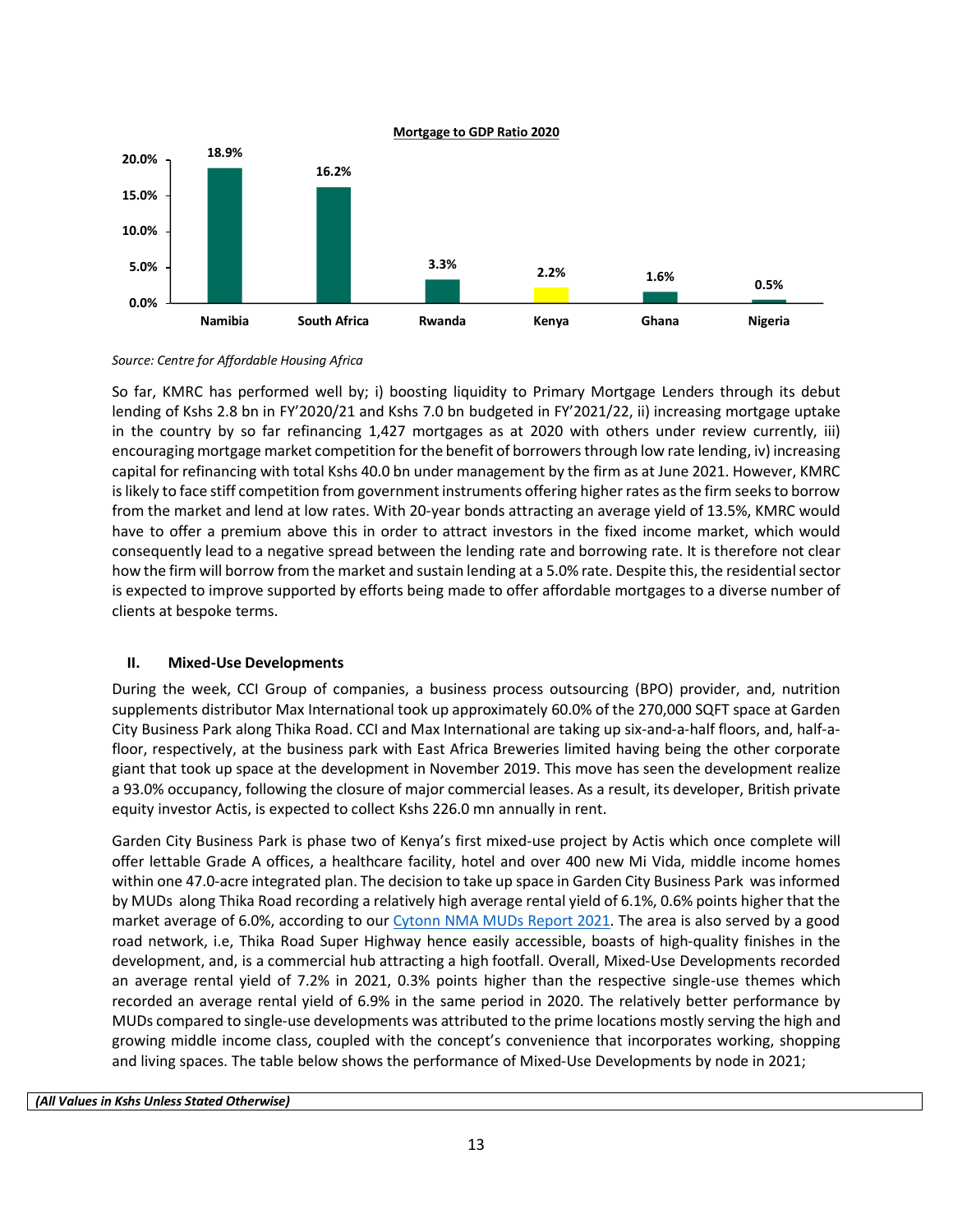|                 | Nairobi's Mixed-Use Developments Market Performance by Nodes 2021 |                      |                  |                        |                                      |                      |              |                                      |                                |                     |                                                 |                             |                                       |  |  |
|-----------------|-------------------------------------------------------------------|----------------------|------------------|------------------------|--------------------------------------|----------------------|--------------|--------------------------------------|--------------------------------|---------------------|-------------------------------------------------|-----------------------------|---------------------------------------|--|--|
|                 | <b>Retail Performance</b>                                         |                      |                  |                        | <b>Commercial Office Performance</b> |                      |              |                                      | <b>Residential Performance</b> |                     |                                                 |                             |                                       |  |  |
| <b>Location</b> | Price/<br><b>SQFT</b>                                             | Rent/S<br><b>QFT</b> | Occup.<br>$(\%)$ | Rental<br>Yield<br>(%) | Price/<br><b>SQFT</b>                | Rent/S<br><b>QFT</b> | Occup.<br>%) | <b>Rental</b><br><b>Yield</b><br>(%) | Price/<br><b>SQM</b>           | Rent/<br><b>SQM</b> | <b>Annual</b><br><b>Uptake</b><br>$\frac{9}{6}$ | <b>Rental</b><br>Yield<br>% | <b>Average</b><br><b>MUD</b><br>yield |  |  |
| Karen           | 23,333                                                            | 196                  | 86.7%            | 8.8%                   | 13,233                               | 117                  | 85.0%        | 9.0%                                 |                                |                     |                                                 |                             | 8.7%                                  |  |  |
| Westlands       | 15,833                                                            | 173                  | 70.8%            | 9.5%                   | 12,892                               | 110                  | 71.7%        | 7.3%                                 | 211,525                        | 1,226               | 15.6%                                           | 7.0%                        | 7.8%                                  |  |  |
| Kilimani        | 18,500                                                            | 162                  | 79.0%            | 8.3%                   | 13,713                               | 106                  | 79.0%        | 6.7%                                 |                                |                     |                                                 |                             | 7.4%                                  |  |  |
| Mombasa<br>_Rd_ | 20,000                                                            | 185                  | 70.0%            | 8.4%                   | 13,000                               | 100                  | 60.0%        | 5.5%                                 | 156,079                        | 853                 | 13.3%                                           | 6.6%                        | 7.4%                                  |  |  |
| Thika Rd        | 23,750                                                            | 215                  | 82.5%            | 9.2%                   | 13,250                               | 105                  | 72.5%        | 6.9%                                 | 128,545                        | 612                 | 17.9%                                           | 6.1%                        | 7.0%                                  |  |  |
| Upper Hill      | 15,485                                                            | 130                  | 62.5%            | 6.4%                   | 12,000                               | 102                  | 70.0%        | 7.0%                                 |                                |                     |                                                 |                             | 6.8%                                  |  |  |
| Eastlands       | 20,000                                                            | 124                  | 75.0%            | 5.5%                   | 12,000                               | 80                   | 62.5%        | 5.0%                                 | 72,072                         | 360                 | 10.0%                                           | 4.2%                        | 5.1%                                  |  |  |
| <b>Average</b>  | 18,759                                                            | 170                  | 75.9%            | 8.4%                   | 12,924                               | 106                  | 73.6%        | 7.1%                                 | 142,055                        | 763                 | 15.0%                                           | 6.0%                        | 7.2%                                  |  |  |

*\*The average MUDs performance is based on areas where sampled projects exist*

*Source: Cytonn Research* 

We expect an increase in uptake of Mixed-Use Development investments due to the integration benefits which provide a live, work and play environment. The developments also offer better returns compared to single use themes.

## **III. Hospitality Sector**

During the week, the Kenyan government suspended all inbound and transit passenger flights from the United Arabs Emirates (UAE) for seven days effective 10<sup>th</sup> January. This move was in retaliation to the United Arab Emirates (UAE) issuing a ban on all inbound and transit passengers from Kenya in December 2021, citing fake COVID-19 certificates from Kenyan travellers. Additionally, the United States of America (USA), raised Kenya's travel advisory alert from Level One to Level Three, amidst concerns of the increasing COVID-19 infections following the emergence of the Omicron variant. This decision comes barely less than three months after Kenya had attained the Level One alert in October 2021, which is a much safer classification that only requires citizens to follow standard procedures such as putting on face masks. The move by the US government is expected to weigh down the performance of the tourism and hospitality sectors in general as its citizens will cancel or postpone their travel plans to cushion themselves against the Omicron variant. The United States is a top source tourism market for Kenya ranking at position one with 49,178 visitor arrivals, representing 16.1% of the total visitor arrivals according to the International Tourism Performance Report January to June 2021 by Tourism Research Institute of Kenya.

The graph below shows the number of international arrivals from January 2021 to October 2021;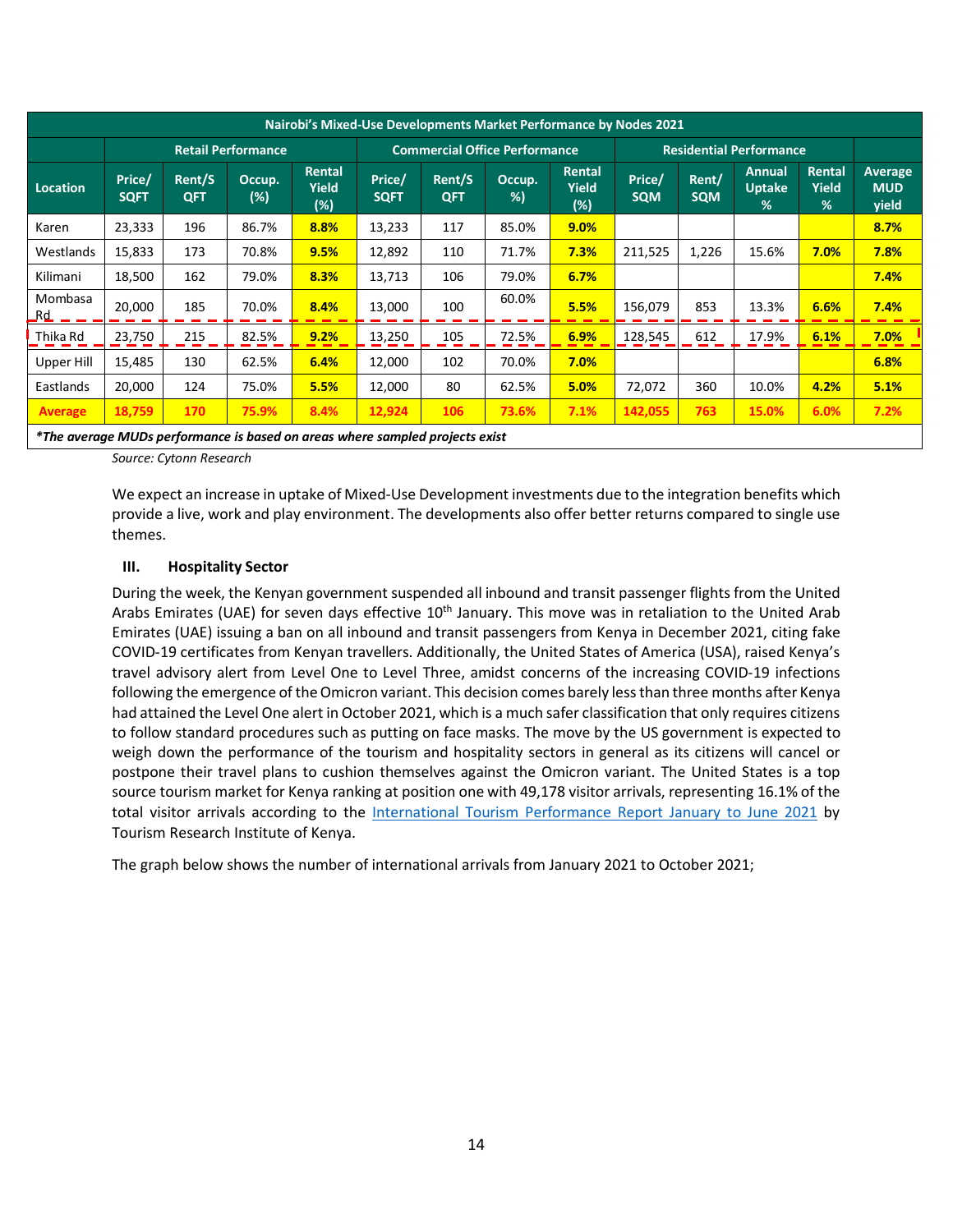

#### **Number of International Arrivals via JKIA and MIA( January 2021- October 2021)**

### *Source: Kenya National Bureau of Statistics*

Despite the strategies implemented to promote the performance of the tourism sector such as; i) gradual lifting of travel restrictions and lockdowns, ii) international marketing, iii) positive accolades for Kenya's tourism market, and, iv) mass vaccinations, the hospitality sector is still expected to be weighed down. This will be mainly attributed to factors constraining tourism sector such as the expected low visitor number arrivals from key source markets like US, and the reduced budget allocation for the tourism sector by 11.3% to Kshs 18.1 bn in FY 2021/22 from Kshs 20.4 bn in FY'2020/21.

## **IV. Listed Real Estate**

During the week, Fahari I-REIT closed the week trading at Kshs 6.5 per share, an increase of 1.6% compared to Kshs 6.4 per share recorded the previous week. On a YTD basis, the share price recorded a 1.2% points increase from Kshs 6.42 recorded at the beginning of the year. However, on an Inception to Date (ITD) basis, the share price declined by 67.5% from the listing price of Kshs 20.0 per share. The performance of the REITS market in Kenya continues to be subdued by factors such as inadequate investor knowledge on the instrument, lengthy approval process, high minimum capital requirements for a trustee at Kshs 100 mn and, high minimum investments amount.

The graph below shows the performance of the Fahari I-REIT from 27<sup>th</sup> November 2015 to 14<sup>th</sup> January 2022;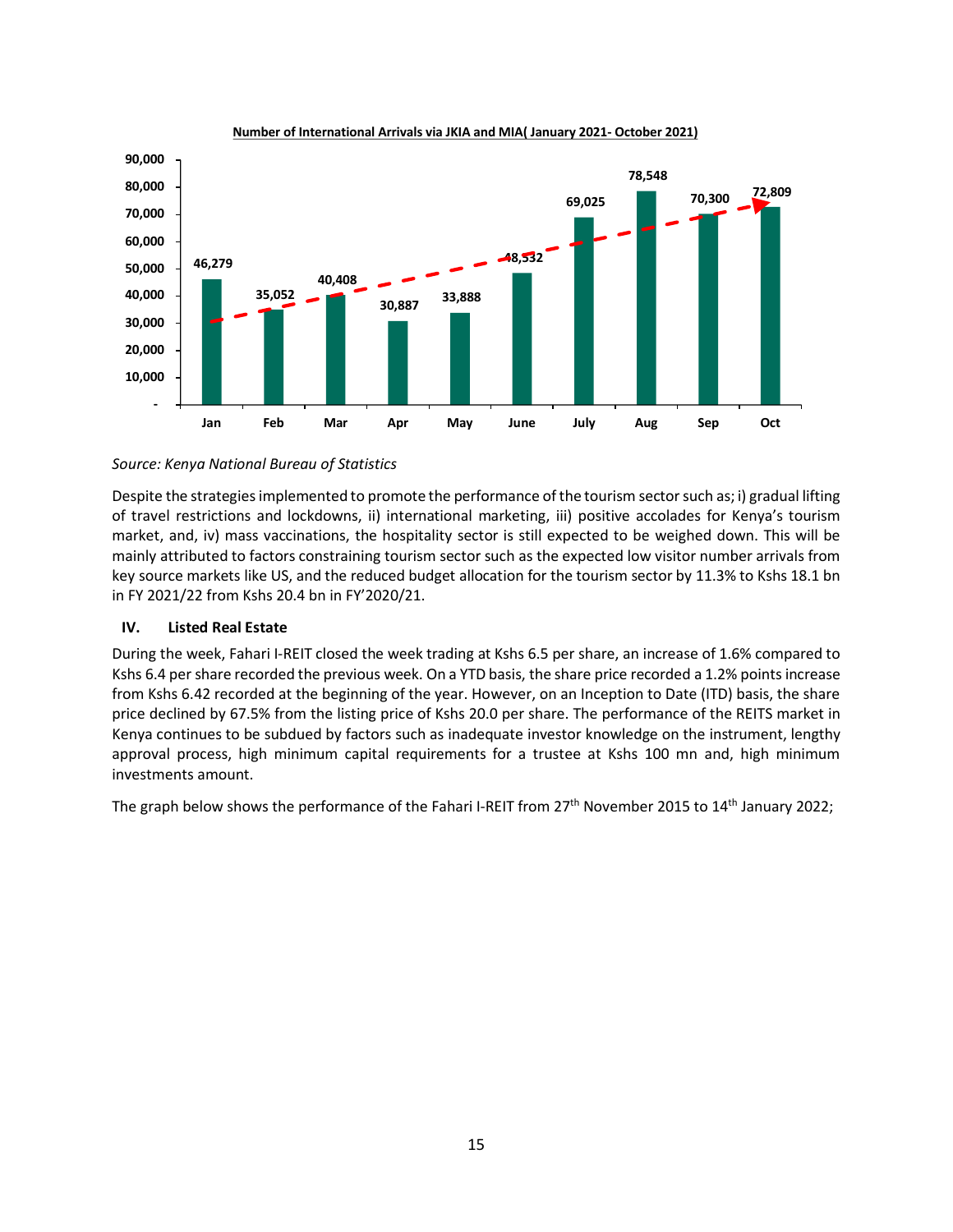

### **Other Highlights;**

During the week, Centum Real Estate (Centum RE), a fully owned subsidiary of Centum Investment PLC announced that it had signed an agreement with GEM Global Yield LLC SCS (GEM), a Luxembourg based private alternative investment group to provide Centum Real Estate with a share subscription facility of up to Kshs 17.0 bn for a 36-month term following a public listing. This means that for Centum RE to access the aforementioned funds, they will have to go public.

The share subscription facility, which is an agreement between a company and an investor at a fixed price, will allow Centum Real Estate to draw funds by issuing shares of common stock to GEM. As such, Centum will control the timing and maximum size of drawdowns and has no minimum drawdown obligation which is aimed at ensuring Centum RE does not have to take up the funds in unfavourable market conditions. The plans by Centum to list its Real Estate Subsidiary is a continuation of Centum Investments active strategy to reduce concentration of assets in the Real Estate sector.

In the FY'2021 Annual report, Centum Investments announced plans to partially exit Centum RE to a strategic investor by 2024 in order to achieve the intended rebalancing of its portfolio. Key to note, in the year ended March 2021, Centum held 63.5% of its Kshs 47.5 bn worth of assets in Real Estate which exceeded the target maximum of 55.0% by 8.5% points. Centum RE is currently valued at Kshs 16.6 bn which is a significant 112.8% mark up from the Kshs 7.8 bn that had been invested in acquiring and developing the assets making up Centum RE's portfolio.

Key to note, in FY'2021, Centum RE was less profitable, recording a significant 71.7% reduction in its Profit after tax (PAT) to Kshs 0.7 bn, from Kshs 2.3 bn in FY'2020, mainly attributable to a 64.3% decline in Investment income to Kshs 1.4 bn from Kshs 3.9 bn in FY'2020. However, in H1'2022, Centum RE posted an improved performance, with the PAT improving by 26.8% to a loss of Kshs 0.3 bn, from Kshs 0.4 bn during a similar period last year. This loss weighed down Centum Investments H1'2022 PAT of Kshs 0.4 bn. We are of the view that the potential listing of Centum RE and the share subscription facility will play an important role in helping Centum Investments to reduce its risk exposure in Centum RE and allow it to invest in other more profitable asset classes.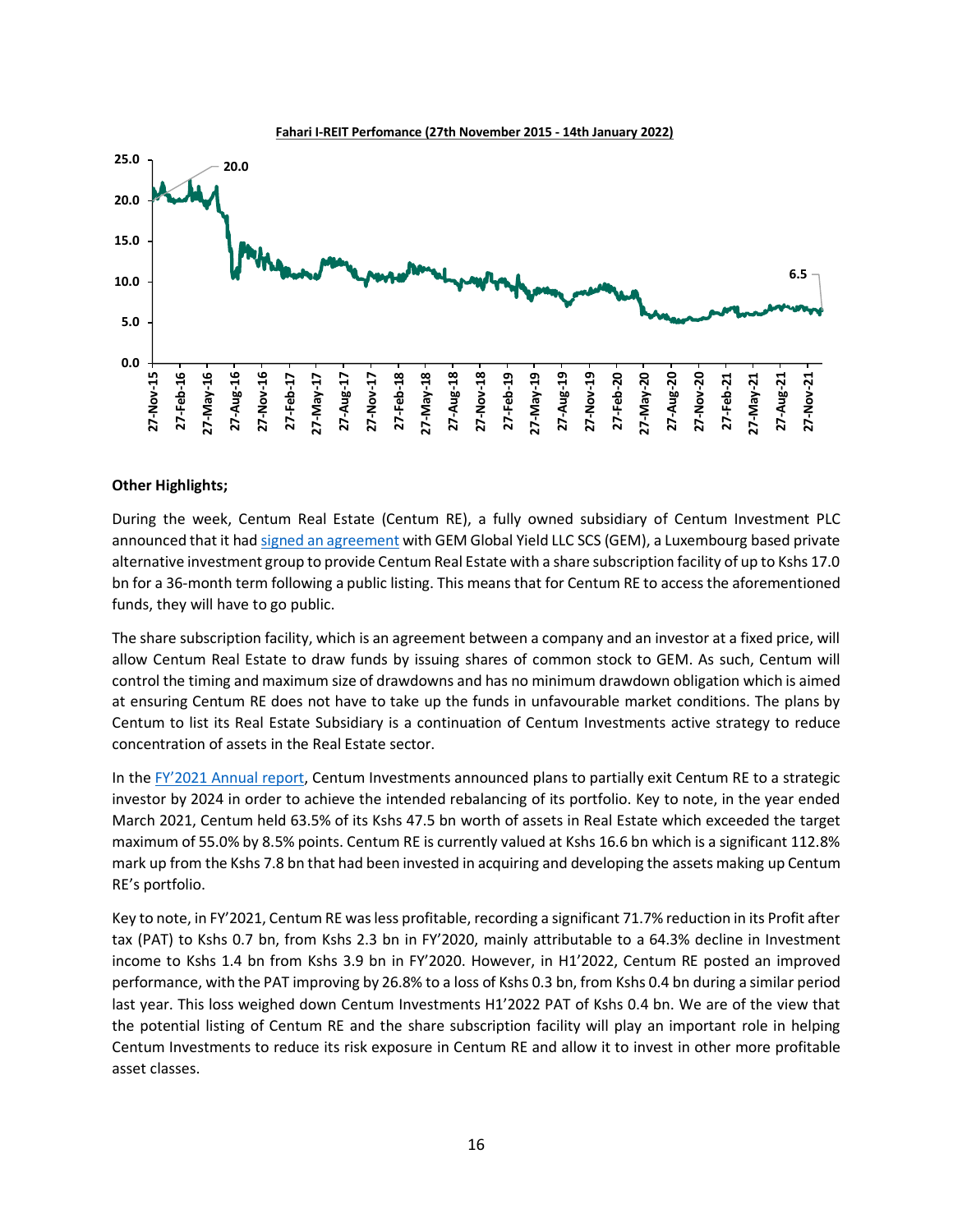*The Real Estate sector in 2022 is expected to be on an upward trajectory as markets recover. However, the Real Estate sector performance is expected to be constrained by travel bans and restrictions amid rises cases of COVID-19 infections, which are expected to have a down turn on the hospitality industry. Low investor appetite for Real Estate Investments Trusts (REITS) also continues to be a challenge affecting Real Estate investments.*

# **Focus of the Week: Off Plan Real Estate Investing**

The concept of off plan buying has continued to gain traction over the years driven by the challenging financing environment for both the developers and the end buyer. Buying off-plan is a great way to purchase a property below its actual market value, which makes it a great investment opportunity. For investors, most are attracted to off-plan buying due to the promise of property appreciation. Developers on the other hand prefer off plan investments since they consider it an alternative source of financing mainly because of the capital intensive nature of Real Estate Projects

This week we seek to provide an in-depth assessment of the concept of off plan investments in the Real Estate sector to provide a basis for the justification of the concept. As such, we shall discuss the following:

- i. Introduction to Off Plan Investing,
- ii. Overview of the Off Plan Buying Process and Investing Tips one should consider,
- iii. Advantages and Disadvantages of Off Plan Investing,
- iv. Off Plan Case Examples in Kenya, and,
- v. Conclusion

# **Section 1: Introduction to Off Plan Investing**

Off plan investing is defined as the process through which an investor buys into a Real Estate development before it is completed. The selling or buying of property is done before the property is built, when there are only plans outlining the development concept alongside the relevant project approvals. For off plan sales, the payment terms always depend on the arrangement between the buyers and the sellers and at times they can be done in installments as the project progresses. Upon completion, the end buyer may decide whether to sell the unit on profits, to move into the property or rent out the property. Developers on the other hand stand to gain from capital injection since off plan investments have proven to be an effective mode of Real Estate financing. The concept has continued to gain popularity in the Real Estate market over the years driven by:

- **Affordability:** Units bought on an off plan basis have proved to be affordable compared to the ones purchased upon completion. Real Estate investors may end up paying up to 30.0%-50.0% less (depending on the project duration) for a house brought on an off plan basis. In most cases, buyers are provided with house prices that are valued at a lower price compared to the available market prices so that they get attracted to the investments, and,
- **Capital Gains:** Houses brought on off plan have the potential of capital gains which are higher compared to appreciations that individuals get when they purchase a property on completion. For instance, an individual who purchased a 1-bedroom unit off-plan at Kshs 5.5 mn in Cytonn's Alma in Ruaka, stands to gain 55.0% in price appreciation as the unit's current selling price is Kshs. 8.5 mn in Phase 4.

## **Section 2: Overview of the Off Plan Buying Process and Investing Tips**

When purchasing properties off plan, it is important to exercise precaution and understand the track records of the developers to avoid financial losses. Buyers need to evaluate the legality of the projects and evaluate if developers have a history of delivering their projects by developers to avoid being swindled. As such, it is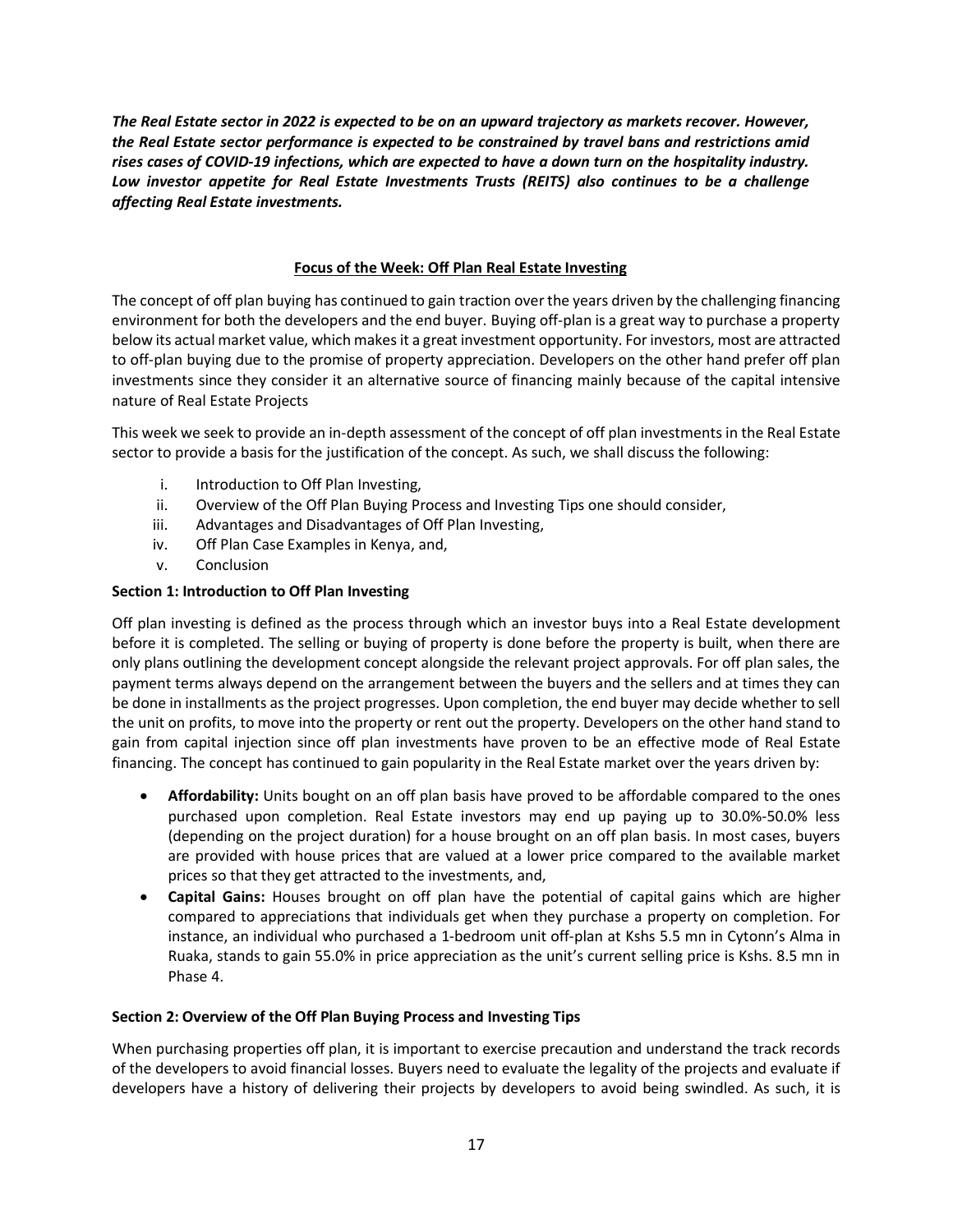important to consider the important off plan buying tips and the necessary steps that should be followed when making off pan investments.

# *Off Plan Buying Tips*

Buying a property that is yet to be developed or is in the pipeline poses greater risks to investors such as risk of delays. It is therefore important for an investor to undertake various strategies to minimize future risks and losses resulting from uncertainties such as projects stalling. Some of the important tips that needs to be considered before making off plan investments include;

- **i. Market Research:** The buyer needs to conduct a thorough market research and inspection of the preferred location of the development, in order to know the market performance of the area overtime and in turn maximize future returns. This can be well achieved through both desktop research and field data collection and analysis. Whereas it is essential and quicker to do the research through desktop study, it is very important to physically assess the area's situation i.e. appearance and amenities available, and performance in order to get more accurate information. Effective research will help in determining if a project is worth investing in or not,
- **ii. Developer Due Diligence:** Buyers need to run a background check on the developer and consulting firm that is implementing the project prior to purchasing a property. This is essential as it helps the buyer identify the developer's reputation, the previous projects undertaken to completion, whether the developer is a registered company in the county of operation, etc. Additionally, having information of the company directors, their delivery to promise and proof of timelines met is also important in avoiding fraudulent off plan investment cases. This due diligence will help the buyer become aware of who he or she is to deal with before committing to a project,
- **iii. Project Due Diligence:** This entails checking for the viability of a project through:
	- a. Visiting the project site to ensure that the actual site exists,
	- b. Evaluating the development titles to have proof that the owner of the land is genuine in the transaction,
	- c. Evaluating the project plan approvals to understand if the developers have the legal rights to develop the properties and to prevent delays in project delivery,
	- d. Evaluating the project team, experience, history and capability to gauge if they can deliver the project,
	- e. Getting regular updates from the developer to ensure that timelines set for project delivery will not be compromised,
	- f. Conducting research on Comparables to gauge the possibility of earning potential returns as promised by the developer, and,
	- g. Understanding the project design team to understand the credibility of key individuals in the development process such as contractors and engineers.
- **iv. Contracts Due Diligence:** Before signing any agreement from the seller such a sale agreement, it is advisable for the buyer to carefully read the terms and conditions in order to avoid risks of malpractices or compromise. Moreover, the buyer should engage a conveyance lawyer to ascertain the effectiveness and legitimacy of the agreement to prevent fraudulent cases in future, and,
- **v. Financial Strategy:** The buyer should have a financial plan as to how the property will be purchased, from the options that exist such as mortgages, instalment plans, and, cash at hand among others. Mortgages are regarded as debt instruments and are usually secured against a collateral of a Real Estate nature, on the other hand, instalment payments refer to a payment plan made in agreement by both developers and buyers where the investors make payments in small portions throughout a fixed period of time. With the limited funding options in Kenya, the buyer can consult his or her bank for financial advice and position, to avoid financial losses, i.e. the initial deposit, as result of failure to make subsequent payments.

## *Off Plan Buying Process:*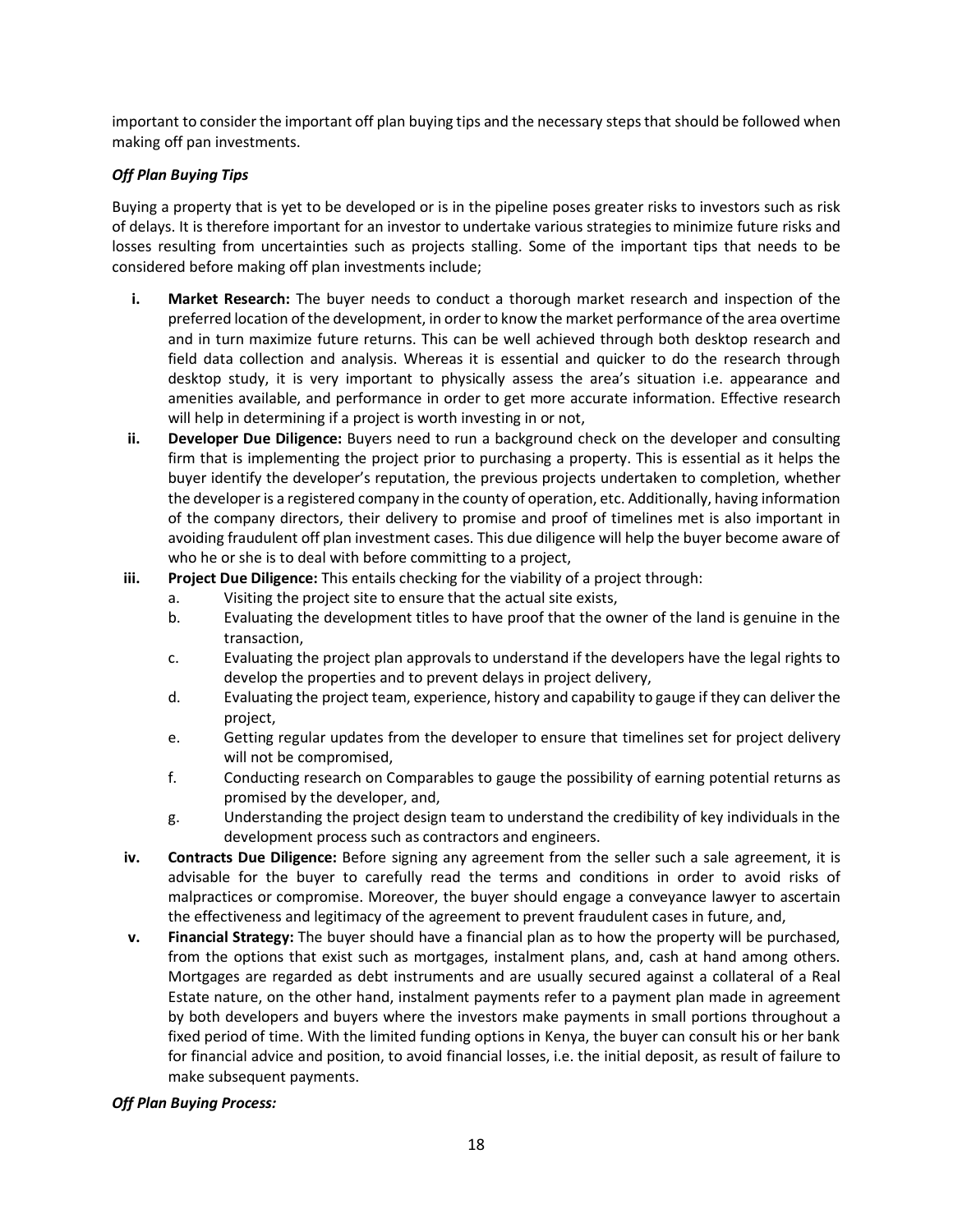It is important for buyers to understand the processes involved in off plan investments in order to have an understanding of areas where they need to be actively involved in. The figure below shows the necessary steps that should be considered in the off plan investing process;



- **i. Identifying the Property**: This first step involves an investor identifying the development project that is ongoing or yet to be executed. During this period, the investor has to do proper due diligence on the developer undertaking the project. Doing market research is also an important necessity for this step as it provides the buyer with information of the performance of the development against similar Comparables,
- **ii. Choose a Payment Plan:** After identifying the property to be purchased, the buyer and seller have to come to terms on the payment plans and schedules for the development. There are various payment plans used to make purchases for off plan developments which include cash payments, installments, and mortgages, among many others. Here, it is important for the buyer to choose from the various payment plans available; the one that best works for him/her,
- **iii. Reserve the Property:** After identifying a suitable payment plan, the buyer will be able to reserve the desired property awaiting for the project completion. This is achieved by making an initial deposit for the property which is in other terms a reserve or holder for the property,
- **iv. Signing of Agreement:** This process entails signing of contracts such as the sale agreement contract that will be presented to the buyer by the seller. Prior to signing any binding agreement, it is important for the buyer to read through the document thoroughly to ensure it is not compromised and that they are aware of what they are signing. Here, the buyer should also seek legal advice from a well-qualified lawyer to further ensure smooth and effective conveyance process before settling,
- **v. Project Construction:** This is the actual execution of the development project. The period of construction varies depending on the development design, type, and mix. During this period, the buyer should also track the development process i.e. by doing periodic site visits and inspections in order to be well informed on the process. The developer also needs to make frequent updates on the status of the project to the buyer and communicate in any case of anticipated delays, and,
- **vi. Notice of Completion and Hand Over:** Once the project is fully implemented, the buyer will be notified of the project completion, and the property officially handed over to him/her.

## **Section 3: Advantages and Disadvantages of Off Plan Investing**

In off plan investments, both the developers and the end buyers stand to gain in the process if the projects are well executed. Some of the advantages of off plan investing include;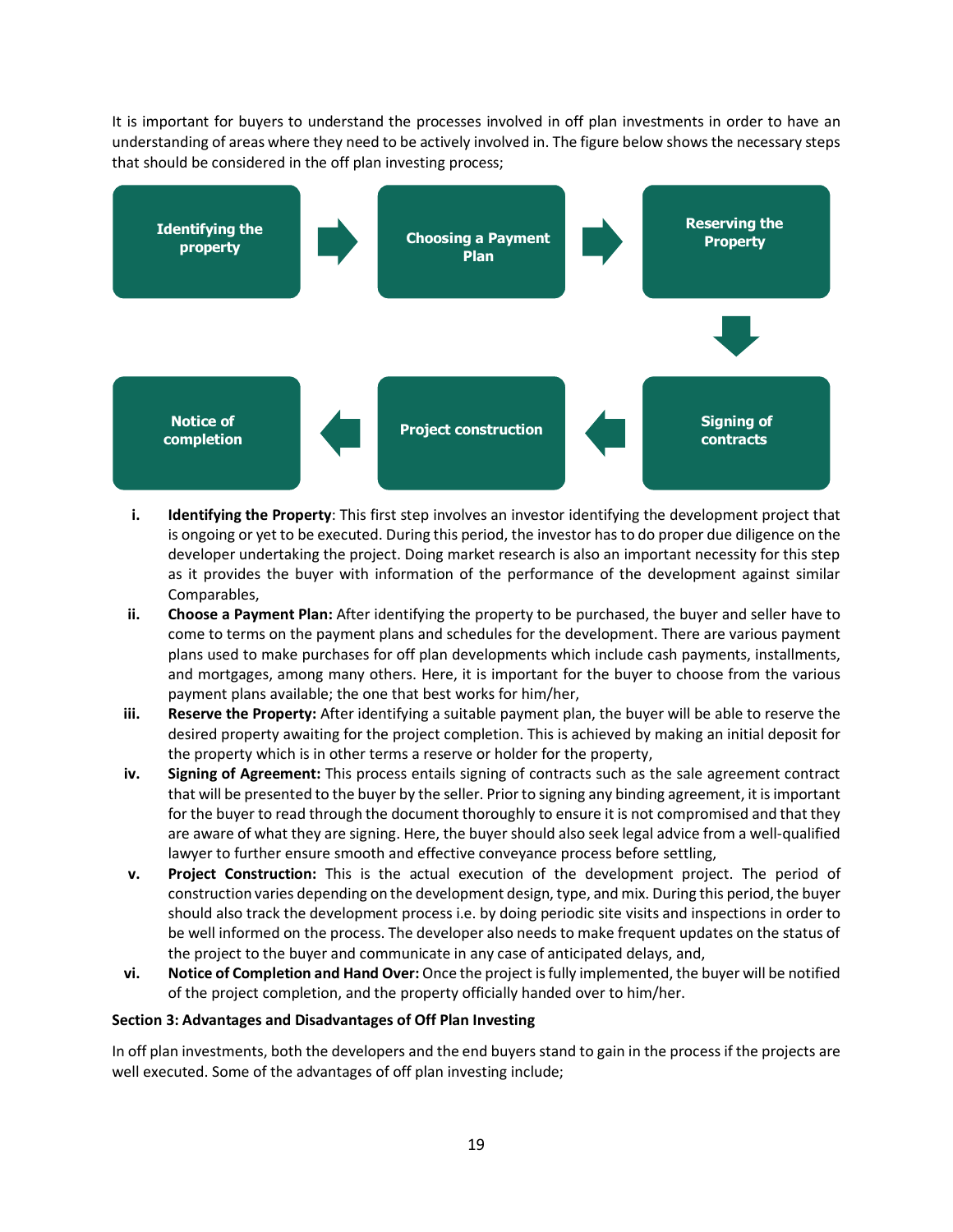- **Opportunity to Lock in Price:** Buying off-plan enables investors and homebuyers to acquire a property at a lower price as opposed to purchasing upon completion. In most cases, the developers offer low prices at the beginning of a project to make sure that they secure buyers and investors as soon as possible. Buyers are able to acquire future asset at today's prices therefore enabling them to achieve capital gains on completion. A home bought off-plan will likely increase in price over time thus guaranteeing investors returns,
- **Flexible Payment Plans:** Most developers offer flexible payment plans such as cash, installments, and mortgages being the most popular options available. Some developers also consider zero deposits as an effective plan which is aimed at significantly reducing the initial upfront costs of units. This implies that buyers have the freedom to choose the payment terms that they deem fit for them, plans that would enable them make payments at their comfort without straining,
- **Buyer's Choice:** The buyer/investor gets to pick where he/she would want the house located, as such, they are able to get the best location for their developments,
- **Design Modification:** The buyer has the ability to modify the interior designs of their selected properties including the type of finishes. Depending on the developers/level of completion an individual may have room to make design changes to their units, and,
- **High Capital Appreciation:** The value of an off plan development increases with level of completion and as development progresses. Some developments have been able to achieve over 50.0% price appreciation, for example the Alma in Ruaka which has achieved more than 30.0% in price appreciation since inception.

Despite the various advantages offered by off plan investing, there are some pitfalls that both developers and investors needs to be aware of. They include:

- **Poor Product Quality:** Developers cutting the total project costs can lead to a low quality final product, and as such, the products delivered will not meet the expectations of the buyers,
- **Possibility of Capital Depreciation:** In the event that the market rates go down or flatten, the investor may lose their capital. This usually happens in cases where developers over promises on returns such as yields and appreciations or when market conditions change. Capital depreciations may also be realized in the event of market uncertainties; for example, if the market goes into a Real Estate bubble. A Real Estate bubble is regarded as an increase in property prices in the market due to increased demand against limited supply, and an eventual slump in the demand for the properties in what is called a 'burst',
- **Risk of Delays:** The risk of delays will also be greater than when purchasing a completed property. These will generally be an inconvenience rather than a deal-breaker, as it interferes with the financial plans of the buyers. Moreover, this risk has been further fueled by the presence of the pandemic which saw to it a reduced purchasing power of prospective clients and in turn most development projects stalling,
- **Failure to Deliver:** Failure to deliver projects may result into financial strain, or fraudulent cases. Some developers over the past few years have swindled off-plan Real Estate buyers therefore affecting plans by buyer's investments and financial plans,
- **Unmet Finishing Requirements:** A buyer might end up being disappointed with the quality of finishes presented to him/her, sometimes what is in the plan is not what is delivered especially when developers try to cut the project costs or miss out on particular details of the requirements by the developers,
- **Unfavorable Payment Terms:** Most payment plans may not be tailored towards the needs of the off plan buyer and this may be a source of dispute between the developers and buyers during the off plan buying process,
- **Incomplete Developments:** Incomplete developments may scare away potential investors as most people prefer to purchase existing structures that they can see. This may impact the ability of the developer to get finances to complete their projects, and,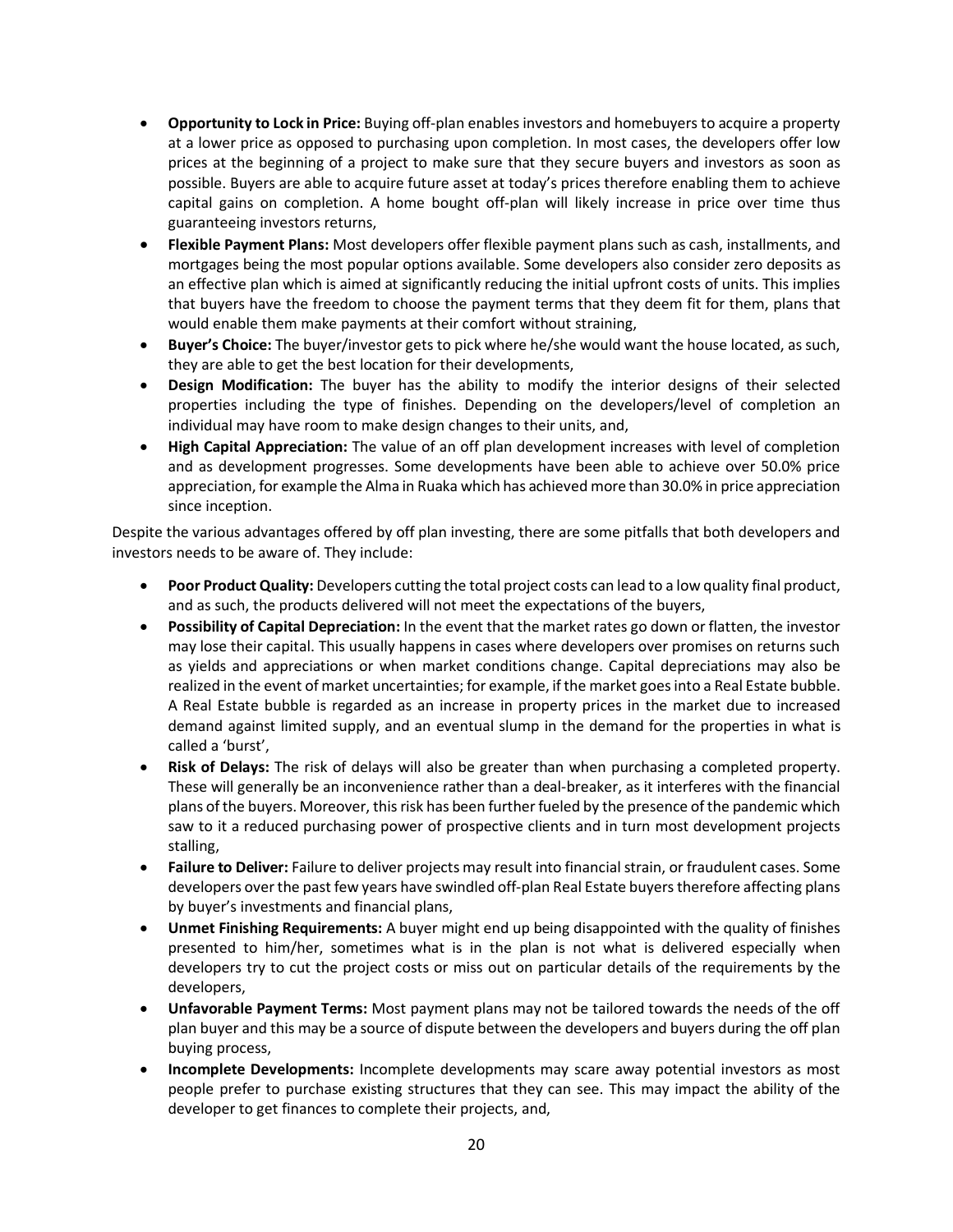• **Dependence on Savings:** The main form of housing finance in the country is personal savings accounting for 54.0% of all housing financing alternatives while bank loans come in second at 19.0% according to the Kenya Bankers Association-Home Ownership Survey. Dependence on savings to finance home acquisition may limit the number investors who can afford purchasing off plan.

## **Section 4: Off plan case examples in Kenya**

In Kenya, we have continued to witness developers opting for off plan investments as a strategy to increase their funding capabilities. Developers who are focused on delivering to promise have shown that the concept if well executed can be beneficial providing a win-win situation for them and the end buyers. Below are notable case studies of successful projects that have been completed with part of the funding from off plan investments:

| <b>Capital Appreciations of Successful Off Plan Investments</b> |                 |                       |                                     |                  |                                                |                                               |                                       |                                                                                                                                                                                                                                                                                     |  |
|-----------------------------------------------------------------|-----------------|-----------------------|-------------------------------------|------------------|------------------------------------------------|-----------------------------------------------|---------------------------------------|-------------------------------------------------------------------------------------------------------------------------------------------------------------------------------------------------------------------------------------------------------------------------------------|--|
| <b>Development</b><br><b>Name</b>                               | <b>Location</b> | <b>Developer</b>      | <b>Number of</b><br><b>Bedrooms</b> | <b>Unit Size</b> | <b>Price before</b><br>completion<br>(Kshs mn) | <b>Price after</b><br>completion<br>(Kshs mn) | <b>Capital</b><br><b>Appreciation</b> | <b>Summary</b>                                                                                                                                                                                                                                                                      |  |
| Amara Ridge                                                     | Karen           | Cytonn Real<br>Estate | 5                                   | 470              | 85.0                                           | 108.6                                         | 27.8%                                 | The project was launched in 2015<br>and completed in 2017, with a<br>100.0% off plan sales achieved. It is<br>a private gated community located<br>in Karen, comprising of 10 luxurious<br>5 Bed Room Villas of 470SqM each,<br>and with easy access to Ngong and<br>Lang'ata roads |  |
|                                                                 |                 |                       | 3(Johari)                           | 150              | 11.5                                           | 16.5                                          | 30.3%                                 | Loresho Ridge project is a gated                                                                                                                                                                                                                                                    |  |
|                                                                 |                 | Kenya                 | 4(Fahari)                           | 265              | 28.0                                           | 38.5                                          | 27.3%                                 | community whose construction                                                                                                                                                                                                                                                        |  |
| Loresho Ridge<br>Loresho                                        |                 | Power                 | 4(Kilele)                           | 242              | 25.0                                           | 35.5                                          | 29.6%                                 | initiated in<br>2012<br>was<br>and                                                                                                                                                                                                                                                  |  |
|                                                                 |                 | Pension               | 4(Makao)                            | 222              | 22.5                                           | 31.5                                          | 28.6%                                 | completed in 2015. It comprises of                                                                                                                                                                                                                                                  |  |
|                                                                 |                 | Fund                  | 4(Watani)                           | 238              | 24.0                                           | 34.5                                          | 30.4%                                 | a total of 164 units, out of which<br>29.3% off plan sales were achieved                                                                                                                                                                                                            |  |
|                                                                 |                 |                       | $\mathbf{1}$                        | 51               | 5.5                                            | 8.5                                           | 54.5%                                 | The comprehensive mixed use                                                                                                                                                                                                                                                         |  |
|                                                                 | Ruaka           |                       | 2                                   | 84               | 7.5                                            | 12.5                                          | 66.7%                                 | development project consisting of                                                                                                                                                                                                                                                   |  |
| Alma (Phase 1,<br>$2$ and $3)$                                  |                 | Cytonn Real<br>Estate | 3                                   | 117              | 9.0                                            | 15.5                                          | 72.2%                                 | 477 units broke ground in 2016.<br>Out of which, 201 units were sold as<br>off plan in phase 1, 2 and 3,<br>representing a 42.1% sales realized                                                                                                                                     |  |
| Pearl Heights                                                   | Kileleshwa      |                       | 3                                   | 223              | 19.0                                           | 26.0                                          | 26.9%                                 | This is an 8-storey apartment<br>complex consisting of 32 units. It<br>was launched in 2013<br>and<br>completed in 2016, with a 31.3% off<br>plan sales achieved during the<br>period                                                                                               |  |
|                                                                 |                 |                       | 3                                   | 174              | 14.0                                           | 19.0                                          | 26.3%                                 | development<br><b>The</b><br>project                                                                                                                                                                                                                                                |  |
| Muthaiga<br>Valley<br>Parklands<br>Apartments                   |                 |                       | 3 With SQ                           |                  | 15.0                                           | 20.0                                          | 25.0%                                 | consisting<br>of<br>$50-3$<br>bedroom<br>apartments broke ground in 2015<br>and completed in 2017 with an<br>overall 42.0% off plan sales<br>achieved                                                                                                                               |  |
|                                                                 |                 |                       | $\overline{2}$                      |                  | 7.5                                            | 10.0                                          | 25.0%                                 | Construction of the 70-unit project                                                                                                                                                                                                                                                 |  |
| Ramata<br>Greens Phase I                                        | Baba Dogo       |                       | 3                                   |                  | 8.8                                            | 11.5                                          | 23.5%                                 | began in 2013 and completed in<br>2016, with a 32.9% off plan sales<br>made                                                                                                                                                                                                         |  |
| <b>Kings</b>                                                    | Imaara          | Kings                 | 3                                   | 124              | 6.5                                            | 12.0                                          | 45.8%                                 | Construction began in 2013 and                                                                                                                                                                                                                                                      |  |
| Millenium                                                       | Daima           | Developers<br>Limited | 4                                   | 198              | 9.0                                            | 16.5                                          | 45.5%                                 | completed in 2016. During the<br>period, 25.0% off plan sales were                                                                                                                                                                                                                  |  |